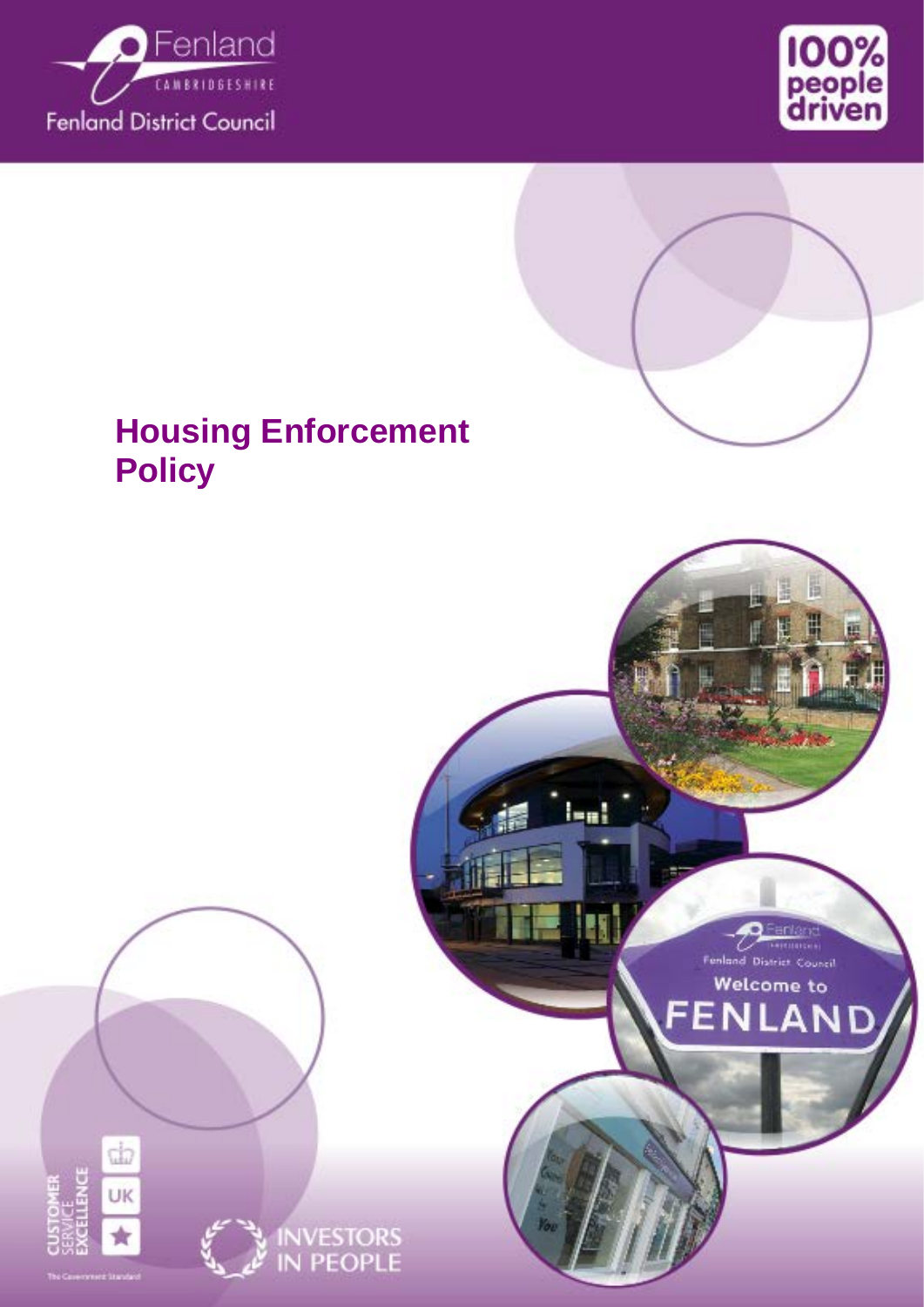# **Contents**

|                                                                                                           | Page           |
|-----------------------------------------------------------------------------------------------------------|----------------|
| 1. Introduction                                                                                           | $\overline{2}$ |
| 2. What to expect from the Private Sector Housing Team                                                    | 3              |
| 3. Legislation                                                                                            | $\overline{4}$ |
| 4. Statutory Action                                                                                       | $\overline{4}$ |
| 5. Hazard Awareness Notice                                                                                | 5              |
| <b>6.Improvement Notice</b>                                                                               | 5              |
| 7. Prohibition Order                                                                                      | 5              |
| 8. Suspended Notices & Suspended Prohibition Orders                                                       | 5              |
| 9. Emergency Remedial Action, Section 40                                                                  | 6              |
| 10. Emergency Prohibition Orders, Section 43                                                              | 6              |
| 11. Demolition Order, Section 46 (Housing Act 2004), Part 9 (Housing Act 1986)                            | $6\phantom{1}$ |
| 12. Clearance Areas, Section 47 (Housing Act 2004), Part 9 (Housing Act 1985)                             | $\overline{7}$ |
| 13. Statement of Reasons                                                                                  | $\overline{7}$ |
| 14. Rights of Appeal                                                                                      | $\overline{7}$ |
| 15. Vacated Premises                                                                                      | $\overline{7}$ |
| 16. Charging for Notices and Recovery of Costs                                                            | $\overline{7}$ |
| 17. Non-Statutory Inspection Charges                                                                      | 9              |
| 18. Right to Rent Legislation                                                                             | 9              |
| 19. Energy Efficiency Standards                                                                           | 9              |
| 20. Issuing Monetary and Civil Penalties                                                                  | 10             |
| 21. Rent Repayment Orders                                                                                 | 15             |
| 22. Banning Order Offences                                                                                | 17             |
| 23. Owner Occupiers                                                                                       | 18             |
| 24. Housing Associations/Registered Providers                                                             | 19             |
| 25. Management Orders                                                                                     | 19             |
| 26. Additional Enforcement Powers                                                                         | 20             |
| 27. Powers of entry and power to require information                                                      | 21             |
| 28. What is expected of tenants                                                                           | 22             |
| 29. Licensing of Houses in Multiple Occupation                                                            | 22             |
| 30. Monitoring and Review                                                                                 | 24             |
| 31. Contacts                                                                                              | 24             |
| Appendix 1 - The Energy Performance of Buildings (Certificates and Inspections)                           | 25             |
| (England and Wales) Regulations 2007 - Process Flowchart                                                  |                |
| Appendix 2 - Smoke & Carbon Monoxide Regulations Enforcement - Process<br>Flowchart                       | 26             |
| Appendix 3 - Civil Penalties Procedure (Housing & Planning Act 2016 S.249A) -<br><b>Process Flowchart</b> | 27             |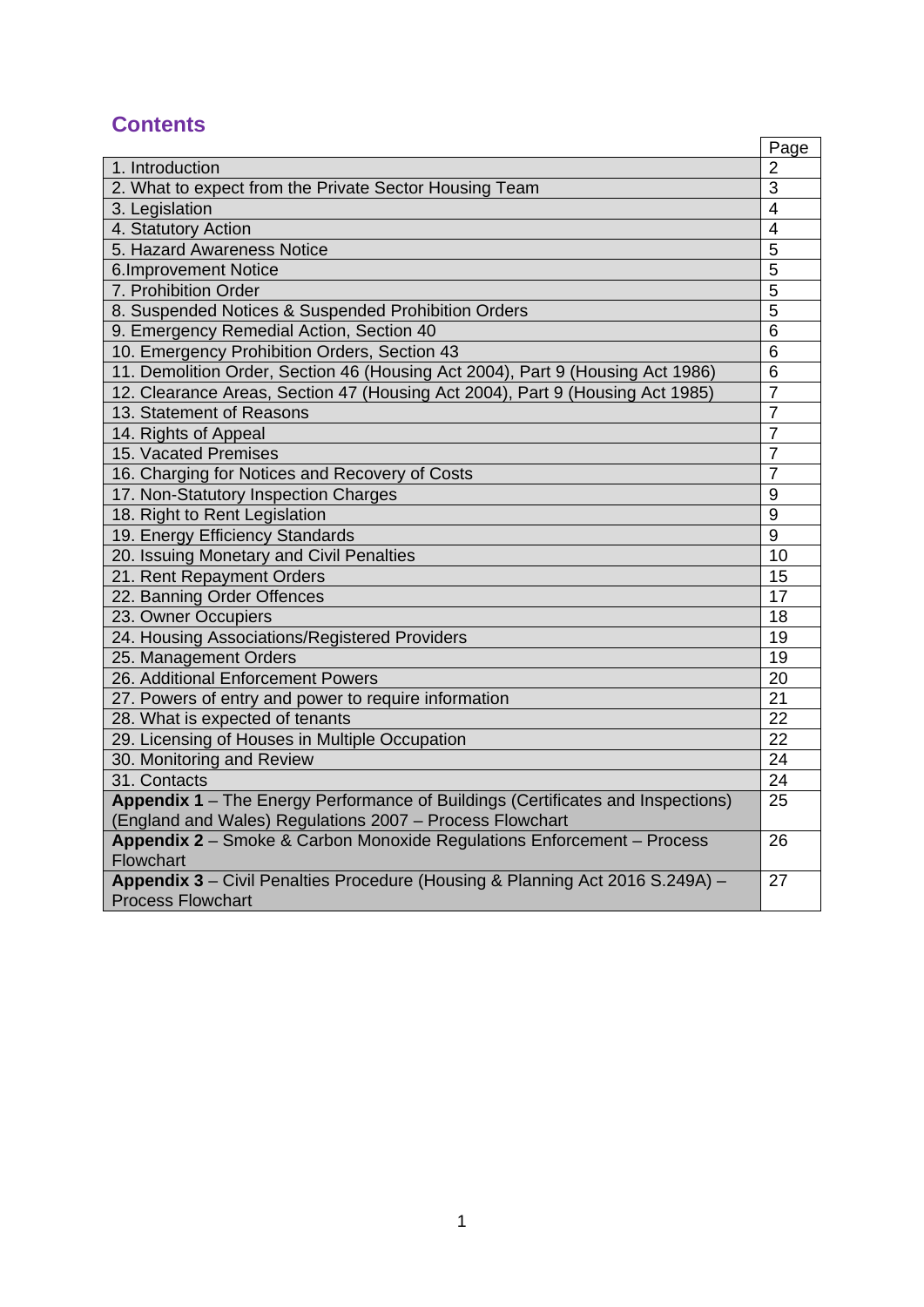# **1. Introduction**

- 1.1 The aim of this policy is to allow the consistent and fair enforcement of housing legislation to raise standards in the private housing sector.
- 1.2 The policy is based around the Regulators' Code which this Authority has adopted. The general principles of good enforcement, which are set out in the council's Corporate Enforcement Policy including Prevention Intervention and Enforcement, are to be adhered to by the council in its housing enforcement activities and when carrying out enforcement we will have regard to all legal requirements which may apply to our actions.
- 1.3 All enforcement decisions and actions will be made having due regard to the provisions of equal rights and anti-discrimination legislation. Local Authorities have extensive powers to intervene where they consider housing conditions are unacceptable. The options are mostly contained in the Housing Act 1985, the Housing Grants, Construction and Regeneration Act 1996 and the Housing Act 2004. These interventions include:
	- enforcement activity (e.g. serving notices on owners to defer action, repair, demolish or prohibit the use of dwellings);
	- slum clearance;
	- compulsory purchase order (e.g. for empty homes);
	- renewal areas;
	- works in default:
	- disabled facilities grants; and
	- private sector renewal grants.
- 1.4 Enforcement of housing standards is an integral part of meeting the council's statutory duties in relation to Private Sector Housing. This policy applies to Housing Associations (Registered Providers) and private sector landlords.
- 1.5 This policy sets out to ensure the Council undertakes its housing enforcement role in a consistent, practical, open and transparent manner. When an officer is dealing with a property which is below acceptable standards, this housing enforcement policy will be followed.
- 1.6 The policy takes into account the Code of Practice for Crown Prosecutors.
- 1.7 This policy sets out the current regulatory legislation that the Council has at its disposal to use. It may be other legislation or regulation will come into operation before this policy is updated and the Council reserves the right to do so if the legislation allows.
- 1.8 The fees and charges laid out in the policy will be reviewed on an annual basis as part of the fees and charges setting Council process.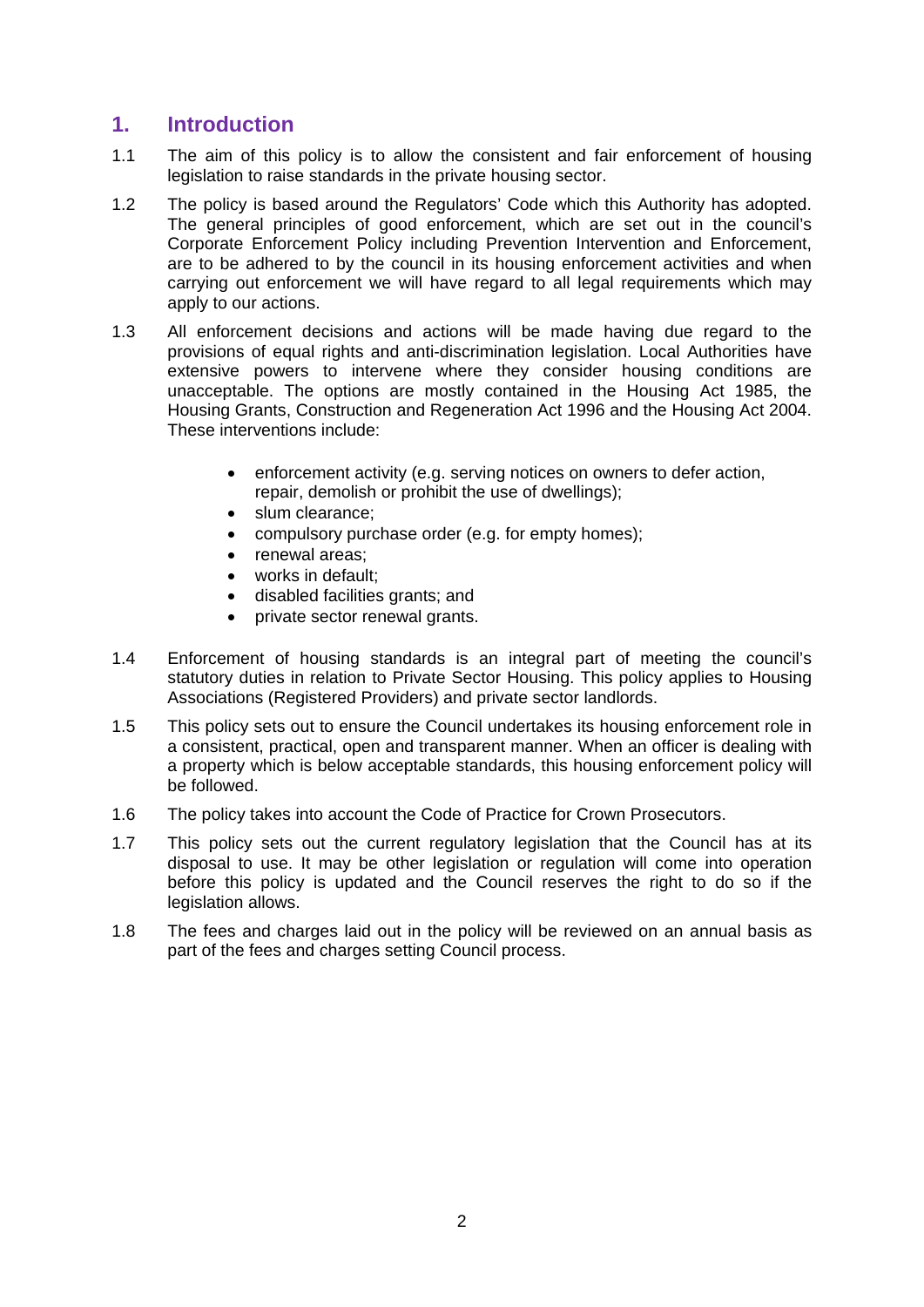# **2. What to expect from the Private Sector Housing Team**

### **2.1 Landlords**

- 2.11 We will advise you of the legislation and how to comply with it.
- 2.12 We will advise you as to what action you need to take to comply with the legislation and ask you to respond with your proposal of how you intend to comply within a reasonable timescale. Where a landlord demonstrates there is a planned improvement programme Officers will give consideration to this.
- 2.13 If we are satisfied with your proposal we will work with you to comply within agreed timescales. If we are not satisfied with your proposal or how the work is progressing we will initiate formal action by either the service of a notice, carrying out works in default and/or prosecution; either via the criminal or civil route.
- 2.14 In making the decision to prosecute we will have regard to how serious the offence is, the benefit of prosecution and whether some other action would be better.
- 2.15 A charge will be made for the service of a notice.

#### **2.2 Tenants**

- 2.21 We will expect you to advise your landlord, in writing, of the issues within your property before contacting us.
- 2.22 We will advise you as to what action we can take and the expected timescales.
- 2.23 We will expect you to cooperate with the landlord to get the works carried out and to advise us of any action taken by the landlord.
- 2.24 Engagement with the Private Sector Housing team is to ensure house condition improvement only and is not intended to increase priority on the housing register.

#### **2.3 Owners**

- 2.31 We will expect owners to maintain the properties they live in.
- 2.32 Enforcement action will be considered if there is a serious risk to a person's health and/or the property is causing a statutory nuisance to neighbouring properties.
- 2.33 Where there are safeguarding concerns, or where it is considered enforcement is not appropriate, the council will consider alternative interventions.

#### **2.4 Owners of Empty Homes**

- 2.41 We will work with owners of empty homes to bring empty homes back into use. Incentives may be available to owners to make their empty homes available to the council in discharging their statutory Homelessness duties.
- 2.42 Where properties remain empty for a period of 2 years or more, Enforcement action (Compulsory Purchase Order, Empty Dwelling Management Order, and Enforced Sale) will be considered if an owner does not cooperate and the empty property has an impact on the neighbourhood.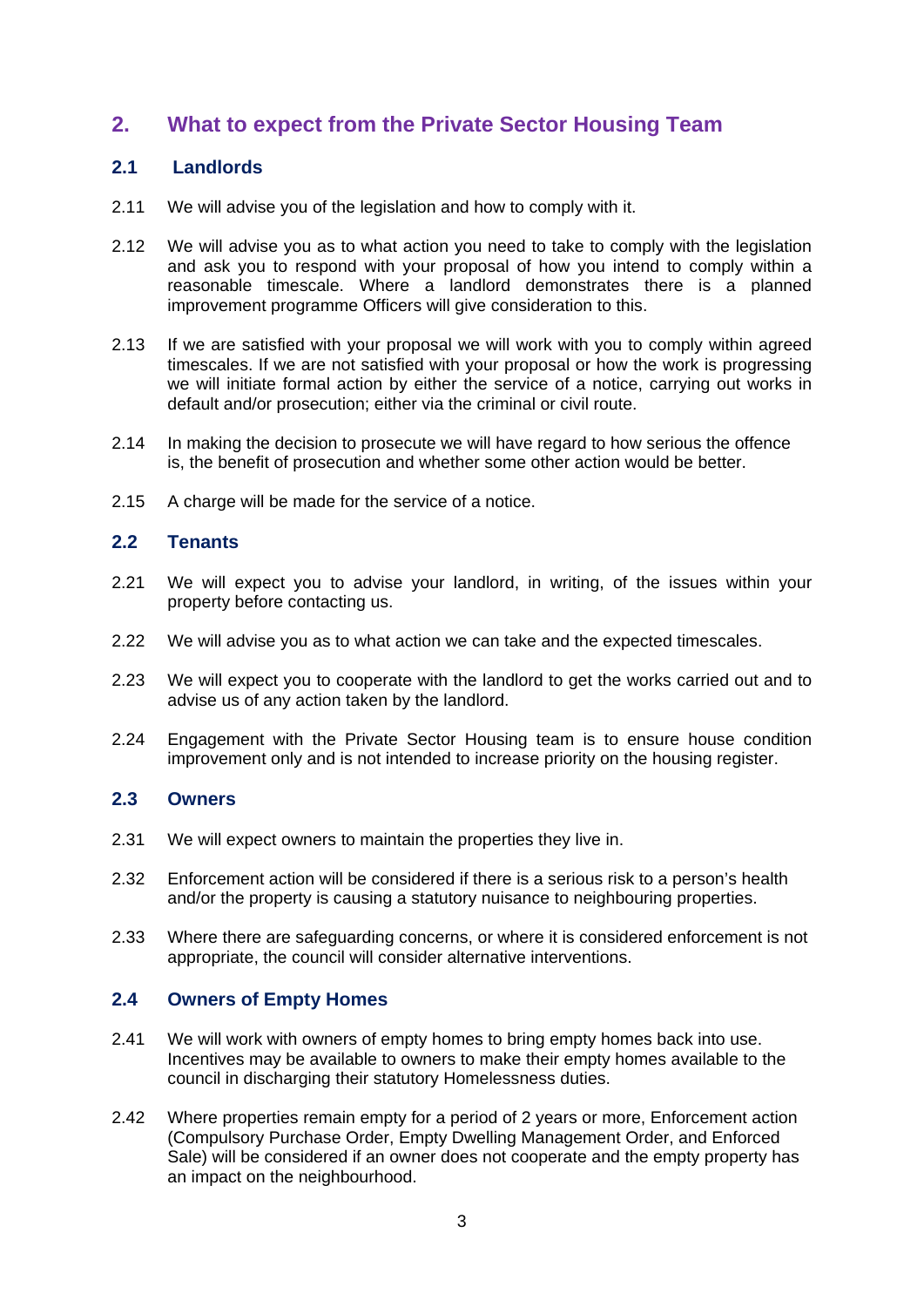# **3. Legislation**

- 3.1 The Housing Act 2004, ("the Act"), together with Regulations made under it, prescribes the Housing Health and Safety Rating System as the means by which Local Authorities assess housing conditions and decide on action to deal with poor housing.
- 3.2 It is a risk assessment system of the likely effect of housing conditions on the health of occupiers. 29 potential hazards are assessed and scored for their severity.
- 3.3 The scores for each hazard are ranked in Bands. Hazards falling into Bands A to C are more serious, and are classed as Category 1. Less serious hazards fall into Bands D to J, and are classed a Category 2. The council must take appropriate action in respect of a Category 1 hazard, and may do so in relation to Category 2 hazards.
- 3.4 A 'Category 1 hazard' arises when a hazard reaches a score of 1000 or more under the Housing Health and Safety Rating System. A 'Category 2 hazard' arises when a hazard reaches a score of 999 or less under the Housing Health and Safety Rating System.
- 3.5 The score is based on the risk to the potential occupant who is most vulnerable to that hazard. However, in determining what action to take, the council will not only take account of the score, but also whether the council has a duty or discretion to act, the views of occupiers, the risk to the current and likely future occupiers and visitors and the presence of other significant hazards in the property.
- 3.6 The Housing and Planning Act 2016 confers additional enforcement powers as described in this Policy.

### **4. Statutory Action**

- 4.1 The Housing Act 2004 is the principal Act covering statutory action. If a Category 1 hazard is identified, the council has a duty to require the owner to remedy the defect. The council has discretionary powers to deal with Category 2 hazards and the most appropriate course of action will be decided on a case-by-case basis. Where an improvement notice is served, the council will require sufficient works to abate the hazard for five years.
- 4.2 It is for the council to determine the most appropriate course of action in relation to the hazard in all circumstances. Consideration is to be given to all relevant factors of the case, to published guidance from central government & professional organisations and to the views of owners and tenants, before formal action is taken.
- 4.3 There are a number of different notices available to the council which requires a person, business or organisation to comply with specific requirements relating to Category 1 and 2 hazards.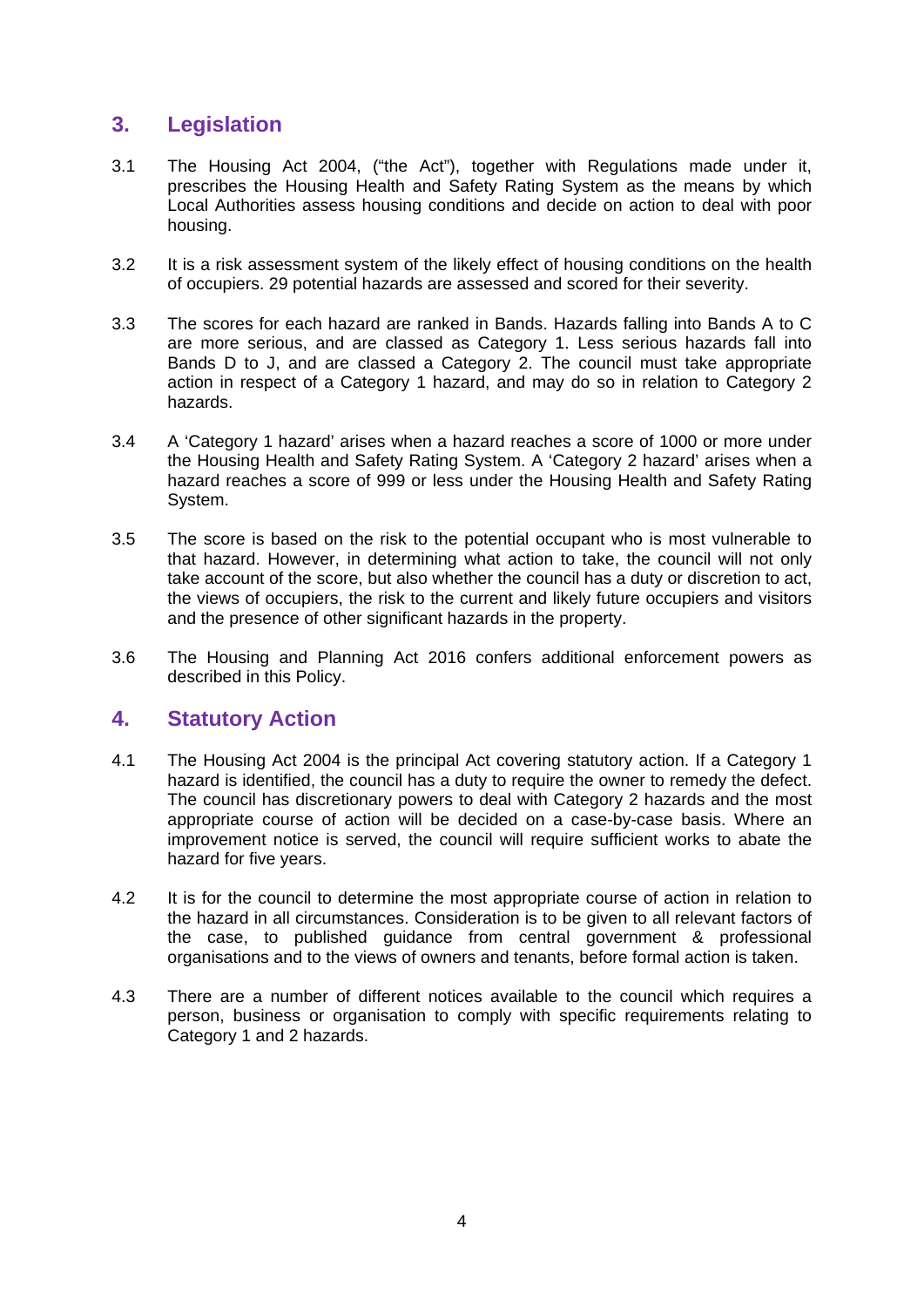# **5. Hazard Awareness Notice**

- 5.1 Hazard Awareness Notice relating to Category 1 Hazards; section 28
- 5.2 Hazard Awareness Notice relating to Category 2 Hazards; section 29
- 5.3 This is used where a hazard has been identified but it is not necessarily serious enough to take more formal action. It is a way of drawing attention to the need for remedial action. This notice should not be used if the situation is considered serious enough for follow up inspections to be made. This notice is not registered as a land charge and has no appeal procedure.

### **6. Improvement Notice**

- 6.1 Improvement Notices relating to Category 1 Hazards; section 11
- 6.2 Improvement Notices relating to Category 2 Hazards; section 12
- 6.3 An improvement notice will provide the most appropriate action for most Category 1 hazards where reasonable remedial works can be carried out to reduce the hazard sufficiently.

# **7. Prohibition Order**

- 7.1 Prohibition Orders relating to Category 1 Hazards; section 20
- 7.2 Prohibition Orders relating to Category 2 Hazards; section 21
- 7.3 A prohibition order may be appropriate when conditions present a risk but remedial action is unreasonable or impractical e.g. where there is inadequate natural light to a room or no protected means of escape in fire. The order may prohibit the use of part or all of a premises for some or all purposes. It may also be used to limit the number of persons occupying the dwelling or prohibit the use of the dwelling by specific groups. In an HMO it can be used to prohibit the use of specified dwelling units.

### **8. Suspended Notices & Suspended Prohibition Orders**

- 8.1 Suspension of Improvement Notice; section 14
- 8.2 Suspension of Prohibition Order; section 23
- 8.3 These may be suspended where enforcement action can safely be postponed until a specified event or time. This can be a period of time or a change in occupancy. Current occupation and wishes may be taken into account. These may also be used where there is programmed maintenance. The suspensions must be reviewed at least every 12 months. The advantage of suspending a notice is that there is a record of the Local Housing Authority's involvement and the situation must then be reviewed. It is also recorded as a land charge.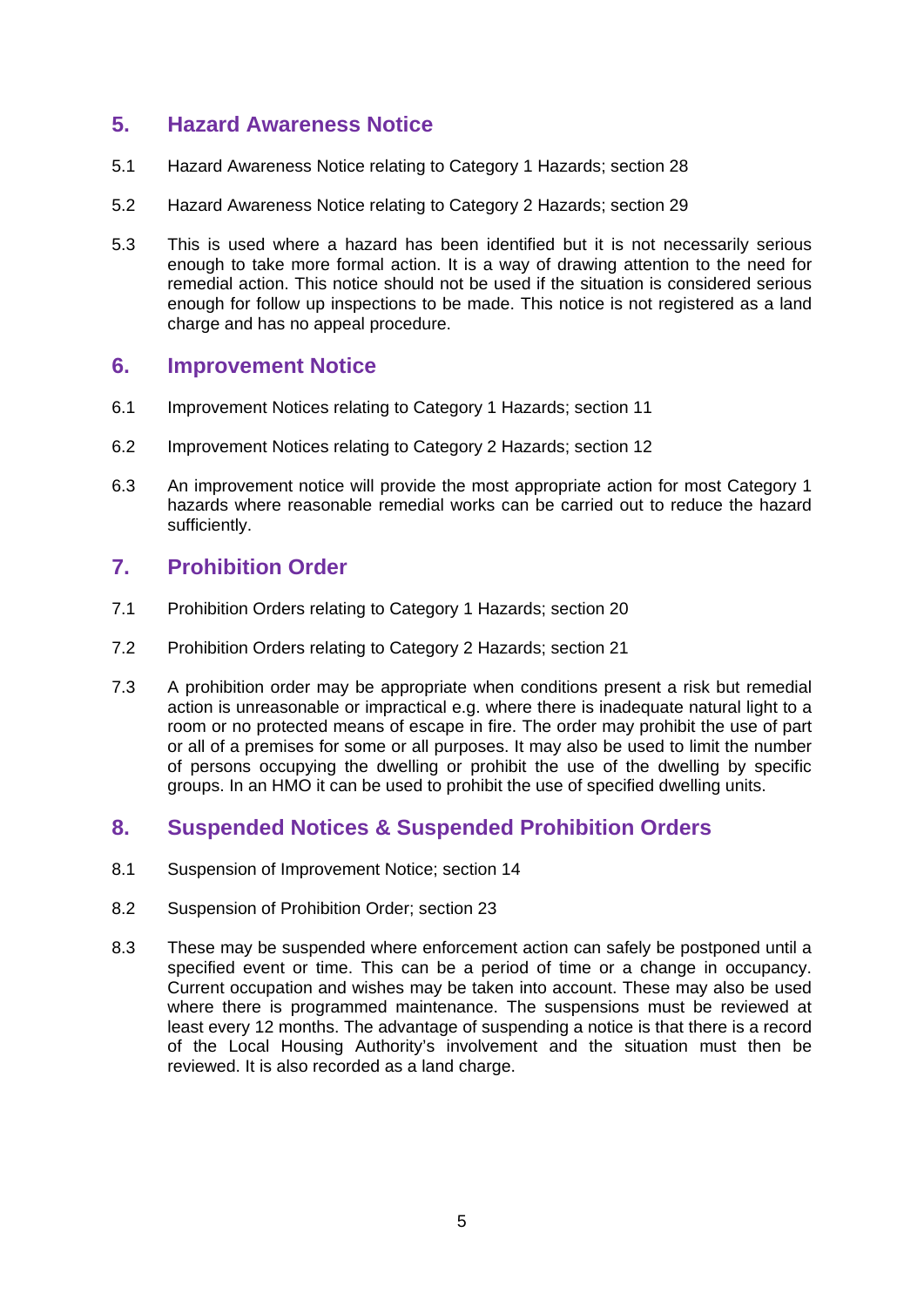# **9. Emergency Remedial Action, Section 40**

- 9.1 When the council is satisfied that a Category 1 hazard exists on any residential premises and is further satisfied that the hazard involves an imminent risk of serious harm to the health and safety of any occupiers or visitors and no Management Order is in force under Chapter 1 or 2 of Part 4 of the Act. Emergency Remedial Action may be taken by the Authority in respect of one or more Category 1 hazards on the same premises or in the same building containing one or more flats. The action will be whatever remedial action the council considers necessary to remove an imminent risk of serious harm.
- 9.2 This is likely where the council considers it is immediately necessary to remove the imminent risk of serious harm, there is no confidence in the integrity of any offer made by the owner to immediately address the hazard, and the imminent risk of serious harm can be adequately addressed through remedial action to negate the need to use an Emergency Prohibition Order. If this action is taken, a notice will be served within 7 days of taking the Emergency Remedial Action, detailing the premises, the hazard, the deficiency, the nature of the remedial action, the date action taken, and the rights of appeal.

### **10. Emergency Prohibition Orders, S.43**

- 10.1 When the council is satisfied that a Category 1 hazard exists on any residential premises and is further satisfied that the hazard involves an imminent risk of serious harm to the health and safety of any occupiers of those or any other residential premises and no Management Order is in force under Chapter 1 or 2 of Part 4 of the Act, action may be taken by the Authority in respect of one or more Category 1 hazards on the same premises or in the same building containing one or more flats. The order specifies prohibitions(s) on the use of part or all of the premises with immediate effect.
- 10.2 This is likely where the imminent risk of serious harm cannot be adequately addressed through the use of emergency remedial action for whatever reason. Where this action is taken the council will, if necessary, take all reasonable steps to help the occupants find other accommodation when the tenants are not able to make their own arrangements.

### **11. Demolition Order, S.46 (Housing Act 2004), Part 9 (Housing Act 1985)**

11.1 When the council is satisfied that a Category 1 hazard exists in a dwelling or HMO which is not a flat, and a Management Order is not in force, or in the case of a building containing one or more flats where the council is satisfied that a Category 1 hazard exists in one or more or the flats contained in the building or in any common parts of the building, and the circumstances of the case are circumstances specified or described in an Order made by the Secretary of State. At the time of writing this policy, no such order has been made.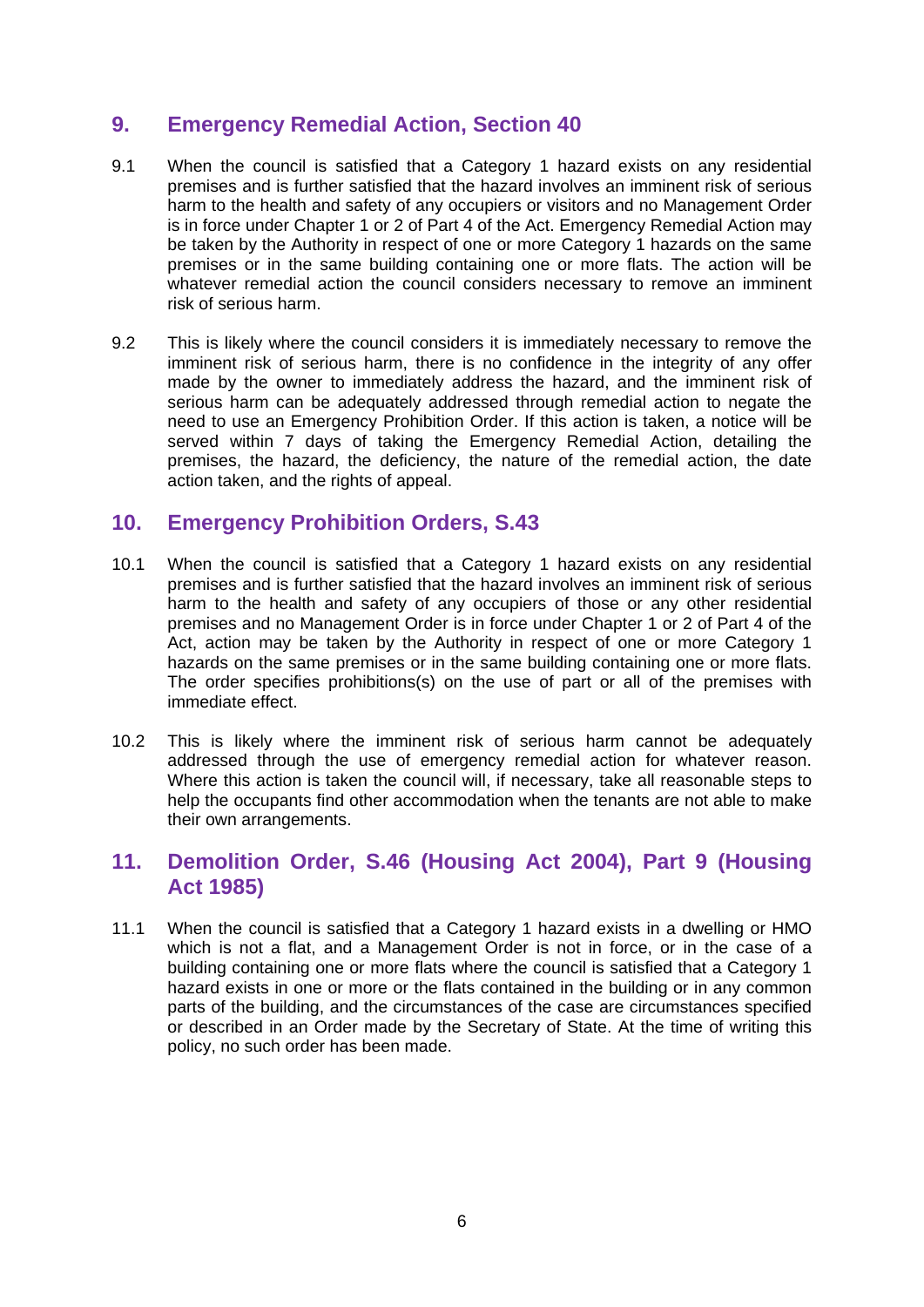# **12. Clearance Areas, S.47 (Housing Act 2004), Part 9 (Housing Act 1985)**

12.1 This may be declared when the council is satisfied that each of the residential buildings in the area contains a Category 1 hazard and that the other buildings (if any) in the area are dangerous or harmful to the health or safety of the inhabitants of the area, or when the council is satisfied that the residential buildings in an area are dangerous or harmful to the health or safety of the inhabitants of the area as a result of their bad arrangement or the narrowness or bad arrangement of the street and that the other buildings (if any) in the area are dangerous or harmful to the health or safety of the inhabitants of the area.

### **13. Statement of Reasons**

13.1 All Notices and Orders will have a Statement of Reason attached to them as appropriate. The Statement should include why one type of enforcement was taken over another. A copy of the Statement must accompany the Notice or Order. Before formal enforcement action is taken regarding a fire hazard in a House of Multiple Occupation, the council will consult with the Fire Authority regarding works required to abate the hazard.

### **14. Rights of Appeal**

14.1 There is a right of appeal against most notices, orders or decisions made by the council. Where there is an appeal, the appropriate authority may confirm, quash, vary or suspend any notice, order or decision.

### **15. Vacated Premises**

15.1 In cases where properties are subject to a statutory notice and the property is subsequently vacated, all Notices or Orders will be reviewed to consider whether the notices or orders may be varied, suspended or revoked. The council will seek to deter landlords from undertaking retaliatory eviction and will not consider that removal of a tenant achieves compliance with any Notice served, except in overcrowding situations where it was a specific requirement of the notice.

# **16. Charging for Notices and Recovery of Costs**

- 16.1 Local Authorities can make a charge as a means of recovering expenses incurred in:
	- serving an Improvement Notice.
	- making a Prohibition Order,
	- serving a Hazard Awareness Notice,
	- taking Emergency Remedial Action,
	- making an Emergency Prohibition Order
	- or making a Demolition Order under the Housing Act 2004.
- 16.2 These costs are in relation to re-inspection of premises, the subsequent consideration of action to be taken and the service of Notices etc. No maximum charge has been set by a Government in England. In Fenland the standard charge for a Housing Act Notice will be £240 for each Notice or Order made. This charge has been calculated using an officer's hourly rate of £60. The hourly rate includes salary and associated corporate support costs.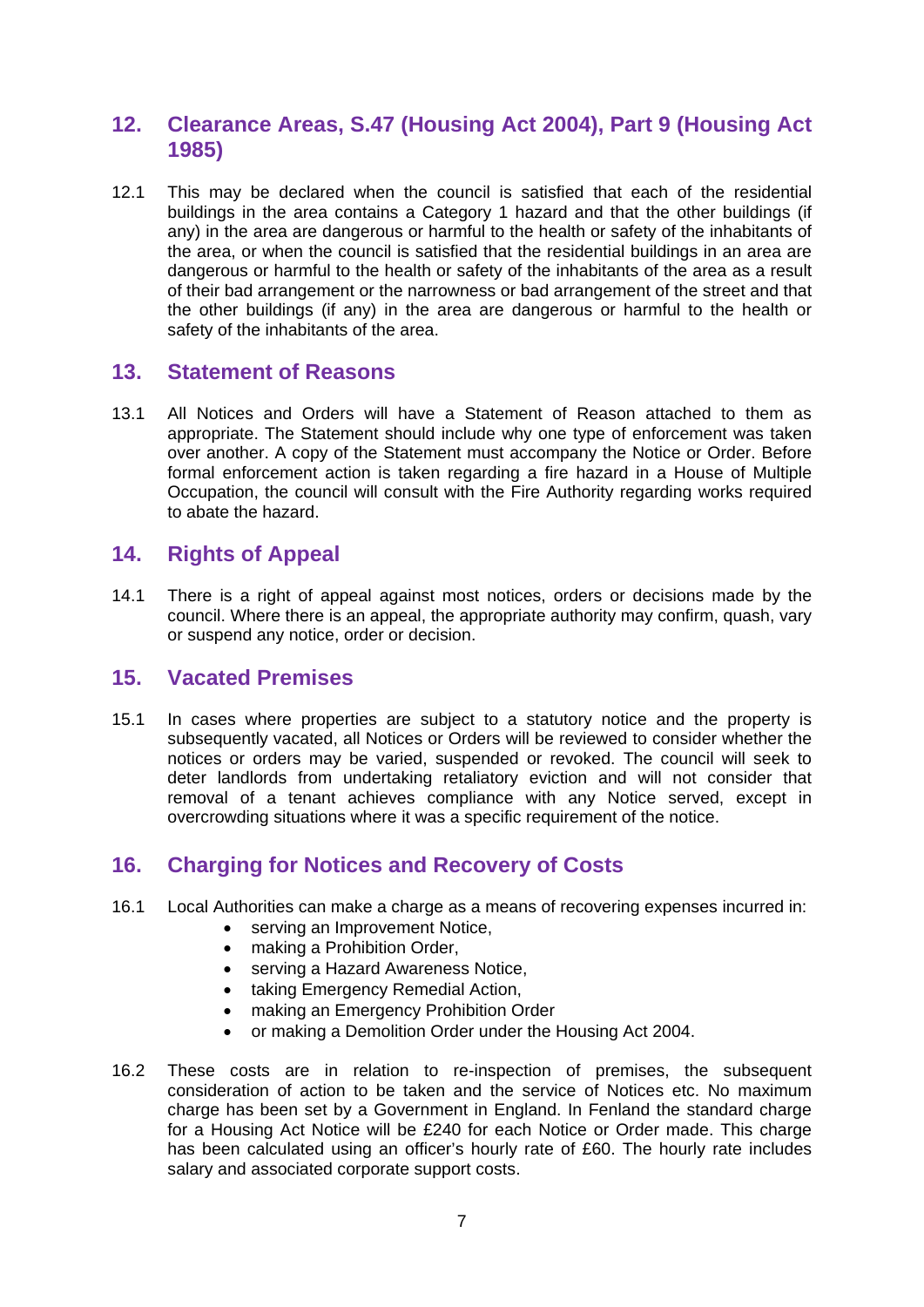- 16.3 In accordance with Sections 49 and 50 of the Housing Act 2004, the council will exercise the right to charge and recover the reasonable expenses incurred in taking enforcement action when serving the following notices:
	- an improvement notice;
	- a hazard awareness notice;
	- a prohibition order:
	- a suspended improvement notice or suspended prohibition order;
	- emergency remedial action notices:
	- making an emergency prohibition order; and
	- making a demolition order
- 16.4 Costs will only be waived in exceptional circumstances, such as deficiencies caused by tenant neglect and owner occupied premises, only at the discretion of the Council
- 16.5 From the time the notice charge is issued to the landlord for payment a legal charge will be registered against the property which is a local land charge. The charge will remain on the property until the sum is repaid in full.
- 16.6 When enforcement costs exceed £500 (as a result of multiple notices having been served), the council will normally exercise its rights and remedies under the Law of Property Act 1925 (c.20) which includes by deed having powers of sale and lease, or accepting surrenders of leases and of appointing a receiver to recover costs.
- 16.7 When enforcement costs do not exceed £500, the council will seek to recover enforcement costs through the small claims court and will use court remedies such as the use of the court bailiff to recover enforcement costs.
- 16.8 The council will make a charge to cover the cost of carrying out a review of Suspended Improvement Notices or Suspended Prohibition Orders, and for serving a copy of the council's decision on a review and that charge will also be registered as a charge against the property.
- 16.9 All enforcement costs incurred and recovered will be based upon the activities listed within section 49 of the Housing Act 2004, and will be charged at an hourly rate. The hourly rate will be based on the actual cost incurred to the council of performing the chargeable activity.

### **16.10 Works in Default of a Statutory Notice**

- 16.11 The council will consider undertaking Works in Default of a statutory notice, either with or without agreement, subject to the following conditions:
	- The person responsible for undertaking the works has not complied with the enforcement notice to which the works relate; and
	- Works in default powers are provided by the specific legislation being used in relation to the case; and
	- The council will register a charge against the premises for the costs incurred in undertaking the works.
	- In the majority of cases the council will seek to recover the costs incurred in undertaking works.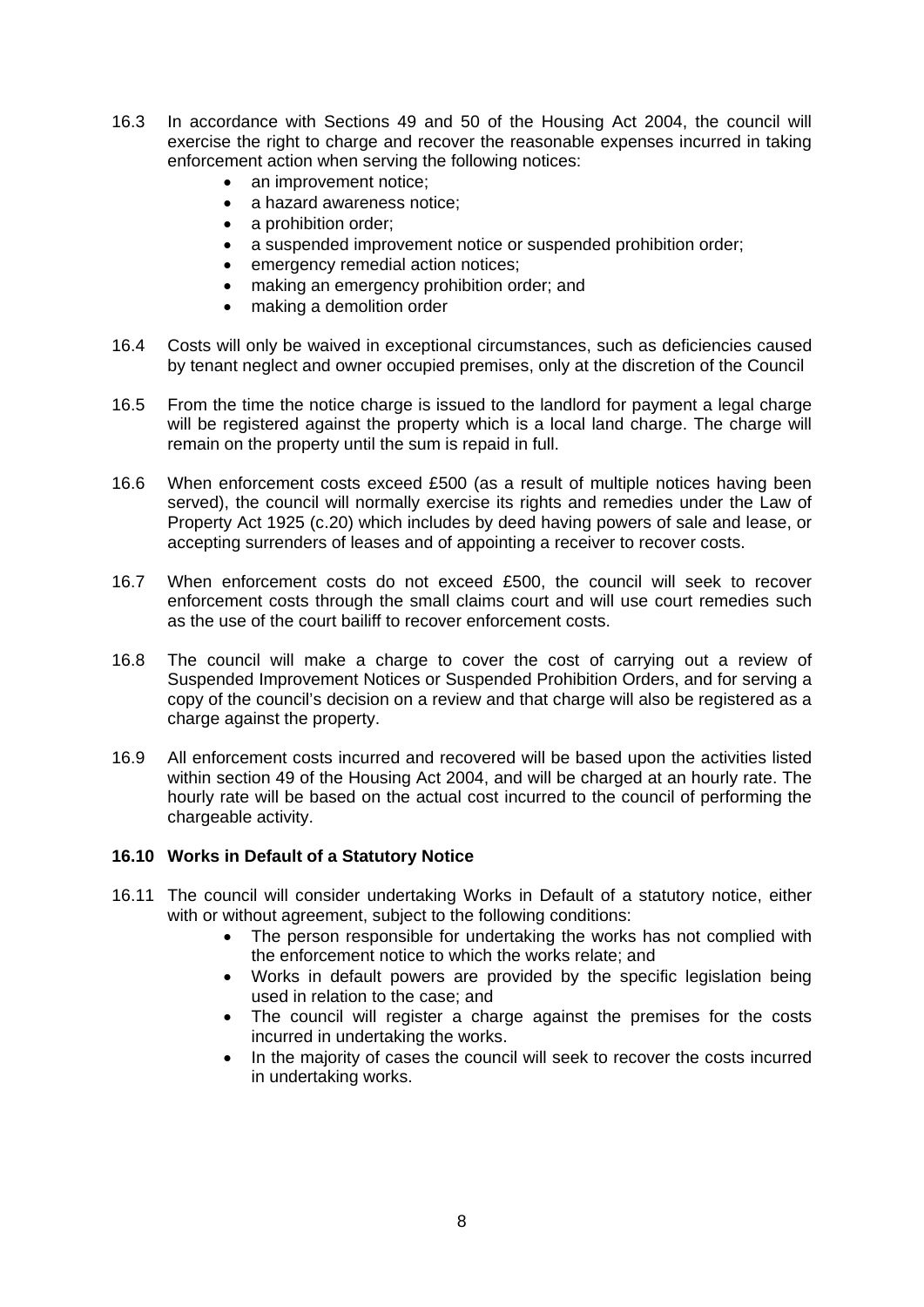# **17. Non-Statutory Inspection Charges**

17.1 The Private Sector Housing team will charge for non-statutory inspections. These include inspections relating to fitness of dwellings for immigration purposes and stakeholder requests for advice in relation to duties under the Housing Act 2004. The cost for this service will be charged at £60 per hour and part of in line with officers' hourly rate. The hourly rate includes salary and associated corporate support costs.

### **18. Right to Rent Legislation**

18.1 Under the Right to Rent, introduced in the Immigration Act 2014, private landlords, including those who sub-let or take in lodgers, must check the right of prospective tenants to be in the country to avoid being issued with a penalty of up to £3000 per tenant. Enforcement rests with the Home Office.

### **19. Energy Efficiency Standards**

#### **The Energy Performance of Buildings (Certificates and Inspections) (England and Wales) Regulations 2007**

- 19.1 Cambridgeshire County Council (CCC) has ratified their decision to delegate their enforcement powers of this legislation to all local district authorities within Cambridgeshire as local Private Sector Housing Officers are better placed to engage with landlords and to assess such breaches more effectively. This means if on engagement with a landlord or agent it is determined there is no Energy Performance Certificate (EPC) then the Council can serve a fixed penalty notice. CCC has confirmed that FDC can keep any income from the fixed penalty notice.
- 19.2 Once the delegated powers have been formally transferred, Fenland District Council's Private Sector Housing team will adopt the formal assessment and procedures as set out in the Appendix.
- 19.3 The fine structure and guidance of legislation for landlords is set out in: [https://assets.publishing.service.gov.uk/government/uploads/system/uploads/attac](https://assets.publishing.service.gov.uk/government/uploads/system/uploads/attachment_data/file/671018/A_guide_to_energy_performance_certificates_for_the_marketing__sale_and_let_of_dwellings.pdf) hment\_data/file/671018/A\_quide\_to\_energy\_performance\_certificates\_for\_the\_mark eting sale and let of dwellings.pdf

#### **Minimum Efficiency Standards for Domestic Premises (Regulations 2015)**

- 19.4 The above legislation came into force in April 2016 and has subsequently been amended. Since April 2018, the enforcing Weights & Measures authorities can serve penalty notices in certain circumstances where a landlord rents a property with a low (below F) energy efficiency rating.
- 19.5 Cambridgeshire County Council has ratified their decision to delegate their enforcement powers of this legislation to all local district authorities within Cambridgeshire as local Private Sector Housing Officers are better placed to engage with landlords and to assess such breaches more effectively.
- 19.6 Once the delegated powers have been formally transferred, Fenland District Council's Private Sector Housing team will adopt the formal assessment and procedures as set out in the guidance document: [https://assets.publishing.service.gov.uk/government/uploads/system/uplo](https://assets.publishing.service.gov.uk/government/uploads/system/uploads/attachment_data/file/713159/Domestic_Private_Rented_Landlord_Guidance_-_June_18.pdf)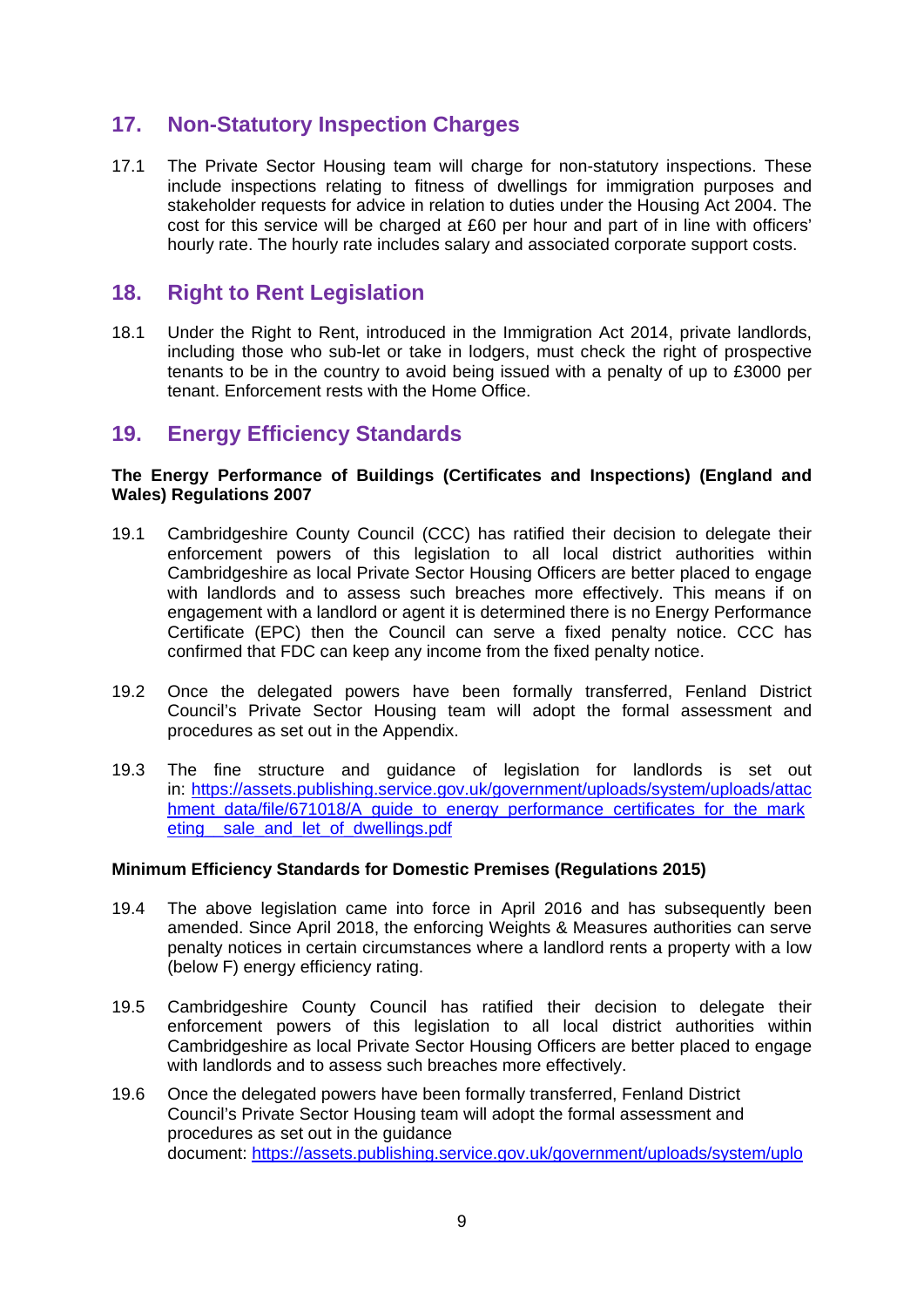#### [ads/attachment\\_data/file/713159/Domestic\\_Private\\_Rented\\_Landlord\\_Guidance\\_-](https://assets.publishing.service.gov.uk/government/uploads/system/uploads/attachment_data/file/713159/Domestic_Private_Rented_Landlord_Guidance_-_June_18.pdf) [\\_June\\_18.pdf](https://assets.publishing.service.gov.uk/government/uploads/system/uploads/attachment_data/file/713159/Domestic_Private_Rented_Landlord_Guidance_-_June_18.pdf)

### **20. Issuing Monetary and Civil Penalties**

#### **Smoke & Carbon Monoxide Regulations 2015**

- 20.1 These regulations were introduced to ensure that private sector landlords install and maintain at least one smoke alarm on every storey of their rented properties and a carbon monoxide alarm in any room containing a solid fuel burning appliance (e.g. a coal fire or wood burning stove).
- 20.2 It also makes it the landlords' responsibility to ensure that the alarms are in working order at the start of each new tenancy. In addition, the regulations amend the conditions which must be included in a licence under Part 2 or 3 of the Housing Act 2004 ("the 2004 Act") in respect of smoke and carbon monoxide alarms.
- 20.3 The enforcement authorities (local authorities) are required to issue a remedial notice where they have reasonable grounds to believe a landlord has not complied with one or more of the requirements of the regulations.
- 20.4 The landlord must comply with the notice within 28 days. If they do not, the local authority must carry out the remedial action (where the occupier consents) to ensure the requirements in the regulations are met and can issue a civil penalty of up to £5,000. Penalty charges for non-compliance are as follows:

| <b>First Offence</b> | $\vert$ £1,500 $\vert$ Reduced to £750 if paid within 14 days |
|----------------------|---------------------------------------------------------------|
| Second Offence       | <b>E3,000</b>   No reduction for early payment                |

- 20.5 In determining the level of the fixed penalty notice the Council has considered the likely costs it will incur and the amount required sufficient to provide a deterrent to non-compliance. Increasing the fine for a second or third offence reflects the seriousness of the offence and is designed to deter repeat offending.
- 20.6 While these charges are set as standard, a landlord may seek to review a penalty charge notice within 28 days by service of notice on the Council. A senior officer not directly involved in the service of the original notice, usually the Housing & Communities Manager will carry out this review. The reviewing officer will consider the representations made by the landlord and decide whether to confirm, vary or withdraw the penalty charge notice.
- 20.7 The reviewing officer will have regard to the amount required for the Council to recover its costs and that the Council has considered and agreed a level of fine that it considers is sufficient to provide a deterrent to non-compliance. After reviewing the fixed penalty notice the reviewing officer will inform the landlord by service of notice of their decision. The 50% reduction for a first offence will apply to any revised charge set should payment be within 14 days of service of the revised notice
- 20.8. The Landlord or Agent can appeal to the Residential Property Tribunal. The whole process is set out in a later Appendix.

#### **Civil Penalties**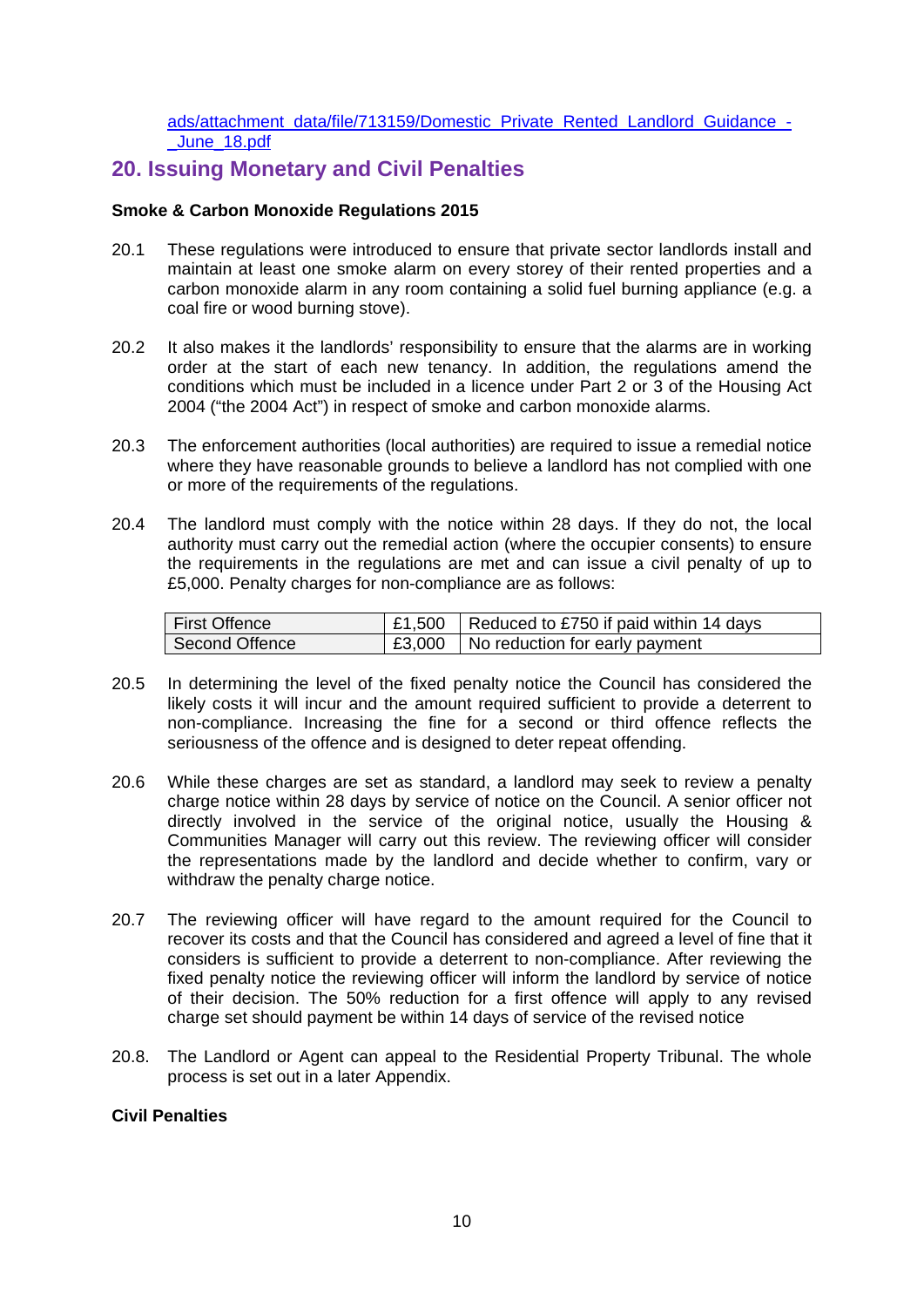- 20.9 The Housing & Planning Act 2016 introduces a range of measures to crack down on rogue landlords including the power for Councils to issue Civil Penalties of up to £30,000 as an alternative to prosecution for certain specified offences.
- 20.10 This power came in to force on 6 April 2017 and was introduced by section 126 and Schedule 9 of the Housing and Planning Act 2016.
- 20.11 Income received from a Civil Penalty can be retained by the local housing authority provided that it is used to further the local housing authority's statutory functions in relation to their enforcement activities covering the private rented sector.
- 20.12 A civil penalty may be imposed as an alternative to prosecution for the following offences under the Housing Act 2004:
	- Failure to comply with an Improvement Notice (section 30)
	- Offences in relation to licensing of Houses in Multiple Occupation (section 72)
	- Offences in relation to licensing of houses under Part 3 of the Act (section 95)
	- Offences of contravention of an overcrowding notice (section 139)
	- Failure to comply with management regulations in respect of Houses in Multiple Occupation (section 234)
- 20.13 The amount of penalty is to be determined by the Council in each case. In determining an appropriate level of penalty, the Private Sector Housing Enforcement Team will have regard to statutory guidance given in the DCLG publication 'Civil Penalties under the Housing and Planning Act 2016'.
- 20.14 Only one penalty can be imposed in respect of the same offence and a civil penalty can only be imposed as an alternative to prosecution. However, a civil penalty can be issued as an alternative to prosecution for each separate breach of the House in Multiple Occupation management regulations. Section 234(3) of the Housing Act 2004 provides that a person commits an offence if he fails to comply with a regulation. Therefore, each failure to comply with the regulations constitutes a separate offence for which a civil penalty can be imposed. separate offence for which a civil penalty can be
- 20.15 The same criminal standard of proof is required for a civil penalty as for prosecution. This means that before taking formal action, the Council must satisfy itself that if the case were to be prosecuted in a magistrates' court, there would be a realistic prospect of conviction.
- 20.16 In order to achieve a conviction in the magistrates' court, the Council must be able to demonstrate beyond reasonable doubt that the offence has been committed. Therefore in doing this, Officers will follow the Corporate Enforcement Policy and the Code of Practice for Crown prosecutors.

#### **Determining the Sanction**

- 20.17 The following principles will apply to each case to be considered in relation to a Civil Penalty;
	- Each case will be considered on its own merits
	- There must be sufficient, reliable evidence to justify the action taken
	- The action taken must be in the public interest
	- Any mitigating circumstances will be considered
	- The decision to prosecute an individual is a serious step and has serious implications for all involved. Decisions to prosecute should always be fair and consistent.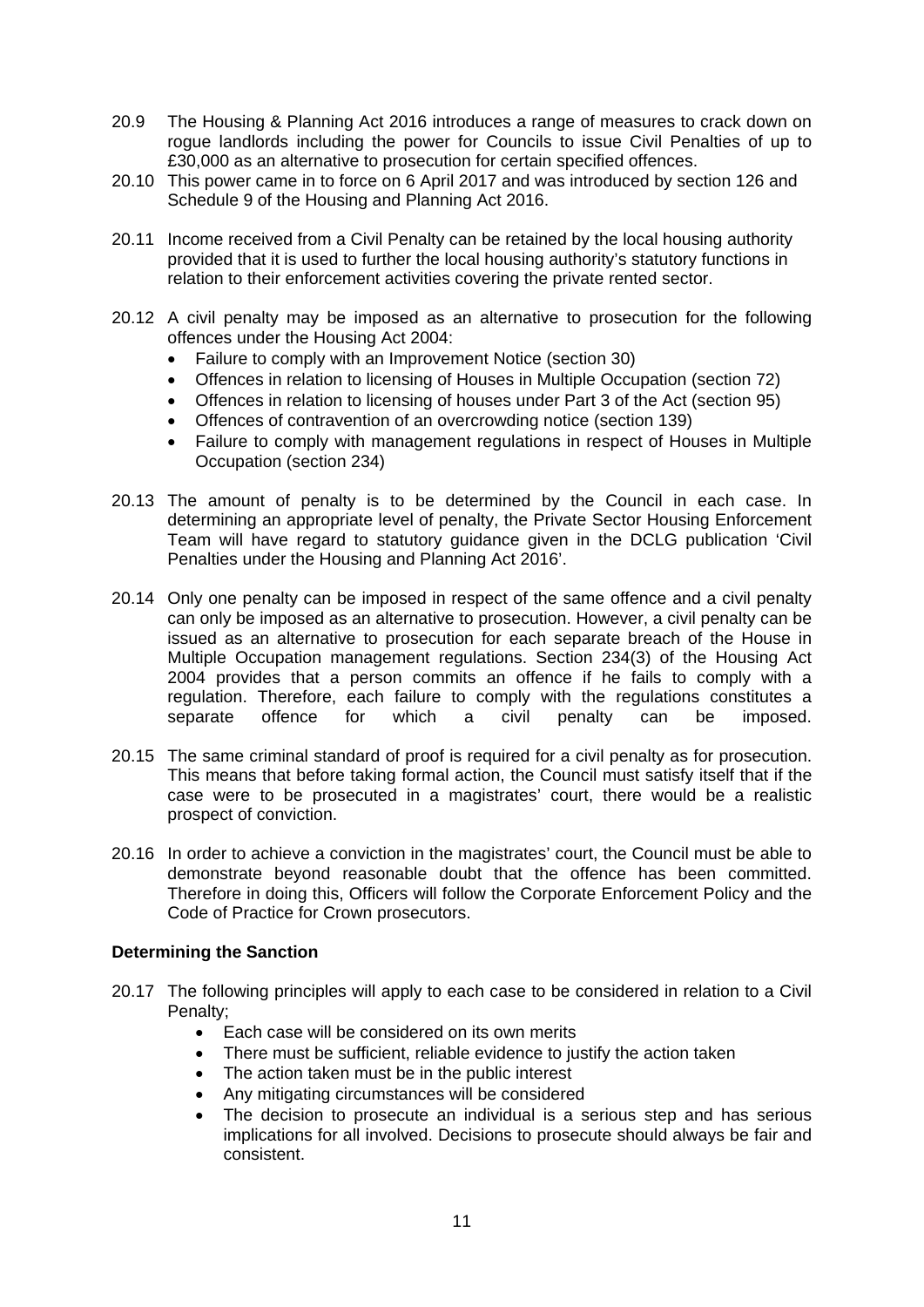#### **Determining the Penalty**

- 20.18 In accordance with the statutory guidance, the Council will consider the following factors to help ensure that the civil penalty is set at an appropriate level:
	- Severity of the offence. The more serious the offence, the higher the penalty should be.
	- Culpability and track record of the offender. A higher penalty will be appropriate where the offender has a history of failing to comply with their obligations and/or their actions were deliberate and/or they knew, or ought to have known, that they were in breach of their legal responsibilities. Landlords are running a business and should be expected to be aware of their legal obligations.
	- The harm caused to the tenant. This is a very important factor when determining the level of penalty. The greater the harm or the potential for harm (this may be as perceived by the tenant), the higher the amount should be when imposing a civil penalty.
- 20.19 A civil penalty should not be regarded as an easy or lesser option compared to prosecution. While the penalty should be proportionate and reflect both the severity of the offence and whether there is a pattern of previous offending, it is important that it is set at a high enough level to help ensure that it has a real economic impact on the offender and demonstrates the consequences of not complying with their responsibilities.
- 20.20 The ultimate goal is to prevent any further offending and help ensure that the landlord fully complies with all of their legal responsibilities in future. The level of the penalty should therefore be set at a high enough level such that it is likely to deter the offender from repeating the offence.
- 20.21 While the fact that someone has received a civil penalty will not be in the public domain, it is possible that other landlords in the local area will become aware through informal channels when someone has received a civil penalty. An important part of deterrence is the realisation that:
	- the local housing authority is proactive in levying civil penalties where the need to do so exists and
	- that the level of civil penalty will be set at a high enough level to both punish the offender and deter repeat offending.
- 20.22 The guiding principle should be to ensure that the offender does not benefit as a result of committing an offence, i.e. it should not be cheaper to offend than to ensure a property is well maintained and properly managed.

#### **Penalties Structure**

- 20.23 For the purpose of the offence the following three steps below shall be used to determine the level of fine to issue.
- 20.24 Step One A decision shall be made by first considering the culpability factors:

| Serious breach of legislation                 | Very High |
|-----------------------------------------------|-----------|
| History of failing to comply with legislation | High      |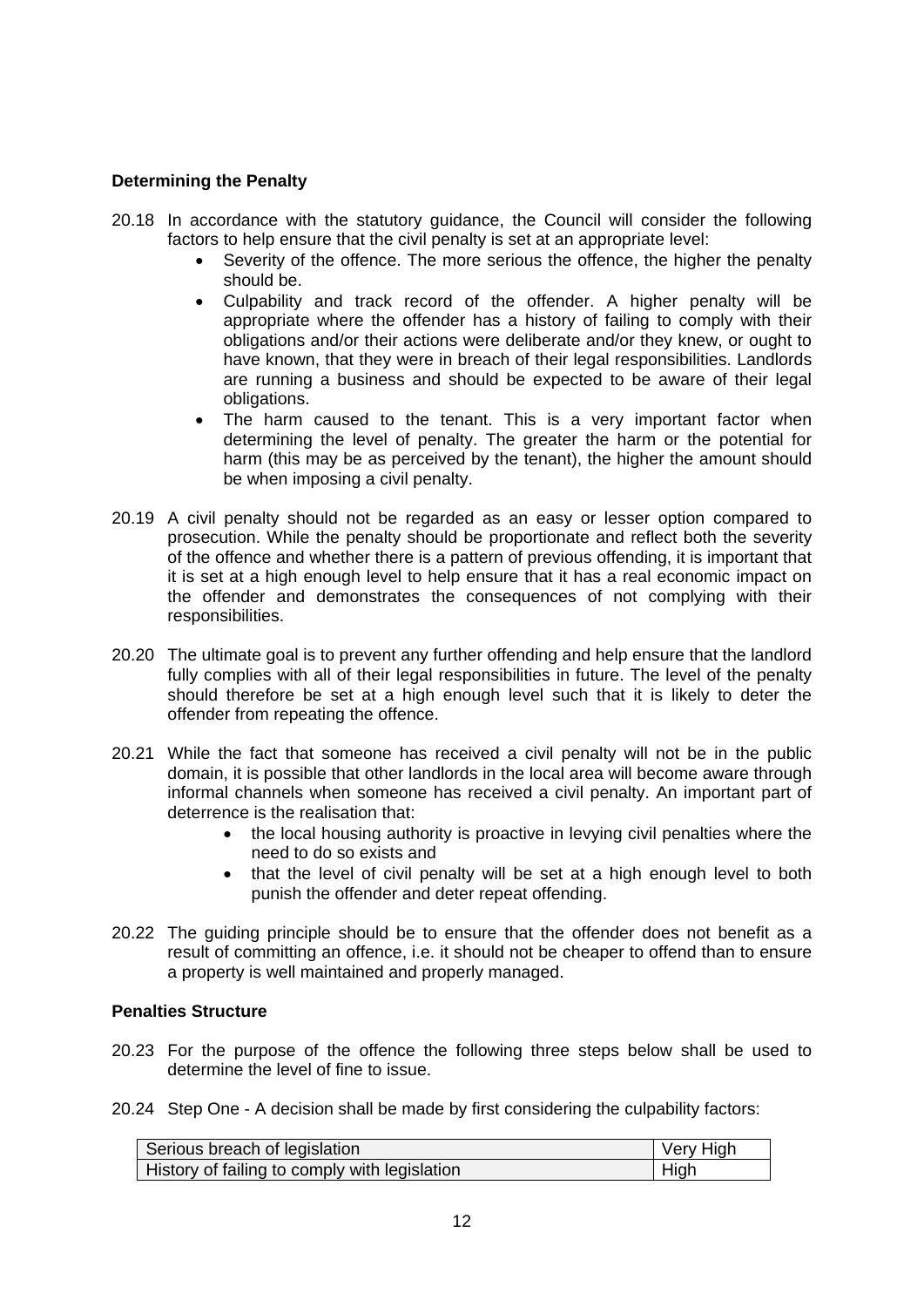| An act or omission that a reasonable person would not commit | Medium |
|--------------------------------------------------------------|--------|
| Effort was made to comply but was insufficient               | Medium |
| Minor failings due to an isolated incident                   | Low    |

The harm factors should then be considered and given a category below. Consideration should be given to the likelihood of actual harm occurring due to the breach, and the severity of that harm:

| Serious adverse effect on individual or high risk of adverse effect<br>Cat 1 |       |
|------------------------------------------------------------------------------|-------|
| Adverse effects, lesser than above. Medium risk of adverse effect, or Cat 2  |       |
| low risk but of serious effect. Tenant seriously misled.                     |       |
| Low risk of an adverse effect.                                               | Cat 3 |

- 20.25 Step Two The Standard Scale (Criminal Justice Act 1982) has been used as reference and converted below to provide a point scale within the range of the civil penalty.
	- 1. £1-£500 2. £501 - £1000 3. £ 1001-£2500 4. £2501 - £7000 5. £7001 – 17000
	- 6. £17001-£30000
- 20.26 The table below indicates the level at which the fine should be imposed by considering culpability and harm

| Culpability | Harm Cat 1 | Harm Cat 2 | Harm Cat 3 |
|-------------|------------|------------|------------|
| Very High   |            |            |            |
| High        |            |            |            |
| Medium      |            |            |            |
| LOW         |            |            |            |

- 20.27 The following factors shall be considered, along with any other relevant information, which may be used to justify an upward or downward adjustment:
	- Factors increasing seriousness
	- Statutory aggravating factors
	- Previous convictions, having regard to:
		- o the nature of the offences to which the conviction relates and its relevance to the current offence; and
		- o the time that has been elapsed since the conviction
		- o Offence committed whilst on bail
		- o Other aggravating factors include (this is not an exhaustive list):
			- **Motivated by financial gain**<br> **Paliberate concealment of**
			- Deliberate concealment of illegal nature of activity
			- **Established evidence of wider/community impact**
			- Obstruction of justice
			- Record of providing substandard accommodation
			- Refusal of free advice
	- Factors reducing seriousness or reflecting personal mitigation (this is not an exhaustive list):
		- o No previous convictions or no relevant/recent convictions
		- o Steps voluntarily taken to remedy problem
		- o High level of co-operation with the investigation, beyond that which will always be expected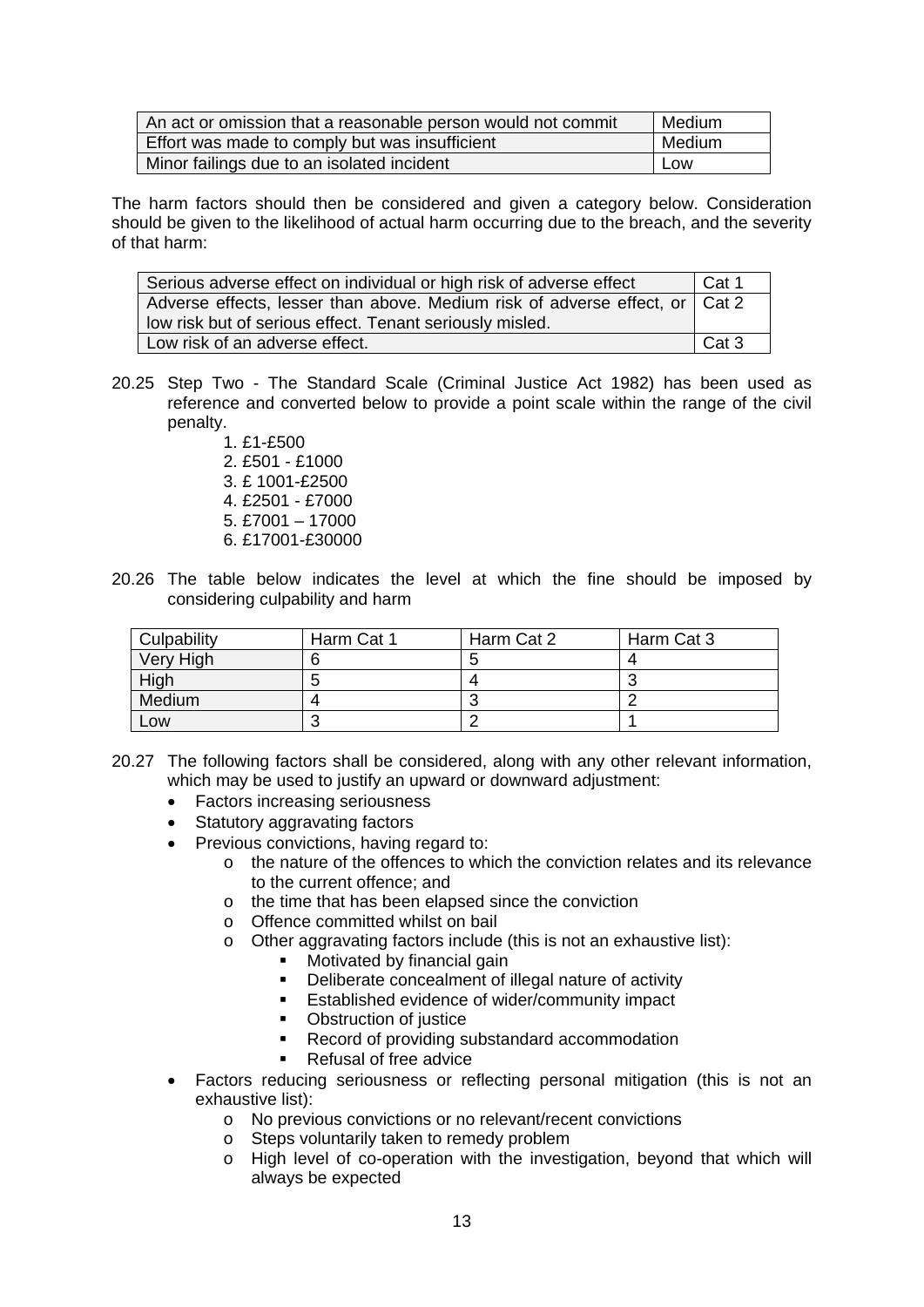- o Good record of maintaining property/member of Accreditation scheme
- o Self-reporting, co-operation and acceptance of responsibility
- o Good character
- 20.28 The Council shall submit a request to the offender, to provide any financial information that they feel shall influence their ability to pay a high fine. This will be taken into consideration if it appears reliable. If no information is provided then the Council will consider any information known to them regarding the offender, consider this when making a decision regarding the level of fine.
- 20.29 The Council will issue the person deemed to have committed a relevant offence a notice of its proposal ('notice of intent') to impose a financial penalty. This will set out;
	- The amount of the proposed financial penalty:
	- The reasons for proposing to impose the penalty;
	- Information about the right of the landlord to make representations.
- 20.30 The notice of intent must be given no later than 6 months after the Council has sufficient evidence of the conduct to which the penalty relates, or at any time when the conduct is continuing.
- 20.31 A person who is given a notice of intent may make written representations to the Council about the intention to impose a financial penalty within 28 days from the when the notice was given.
- 20.32 Where written representations are made, a senior officer not previously involved with the case will consider the appeal. This will usually be the Head of Housing and Community Support or another relevant officer at this level within the Council's structure. The decision of the senior officer will set out their reasons for making their decision clearly and the following options will be available to them;
	- Withdraw a notice of intent or final notice; or
	- Reduce the amount specified in a notice of intent or final notice
	- Uphold the original decision to issue the notice of intent
- 20.33 At the end of the 28-day period, the Council will decide whether to impose a penalty and, if so, will set the amount of the penalty. If the decision is made to impose a financial penalty, we will give the person a final notice requiring that the penalty is paid within 28 days. The final notice will include the following information;
	- The amount of the financial penalty;
	- The reasons for imposing the penalty;
	- Information about how to pay the penalty;
	- The period for payment of the penalty (28 days);
	- Information about rights of appeal; and
	- The consequences of failure to comply with the notice.
- 20.34 A person who receives a final notice may appeal, within 28 days to the First-tier Tribunal (Property Chamber) against:
	- The decision to impose a penalty; or
	- The amount of the penalty.
- 20.35 In these circumstances, the final notice is suspended until the appeal is determined or withdrawn. See the Appendix for a flow chart of the Civil Penalty Process.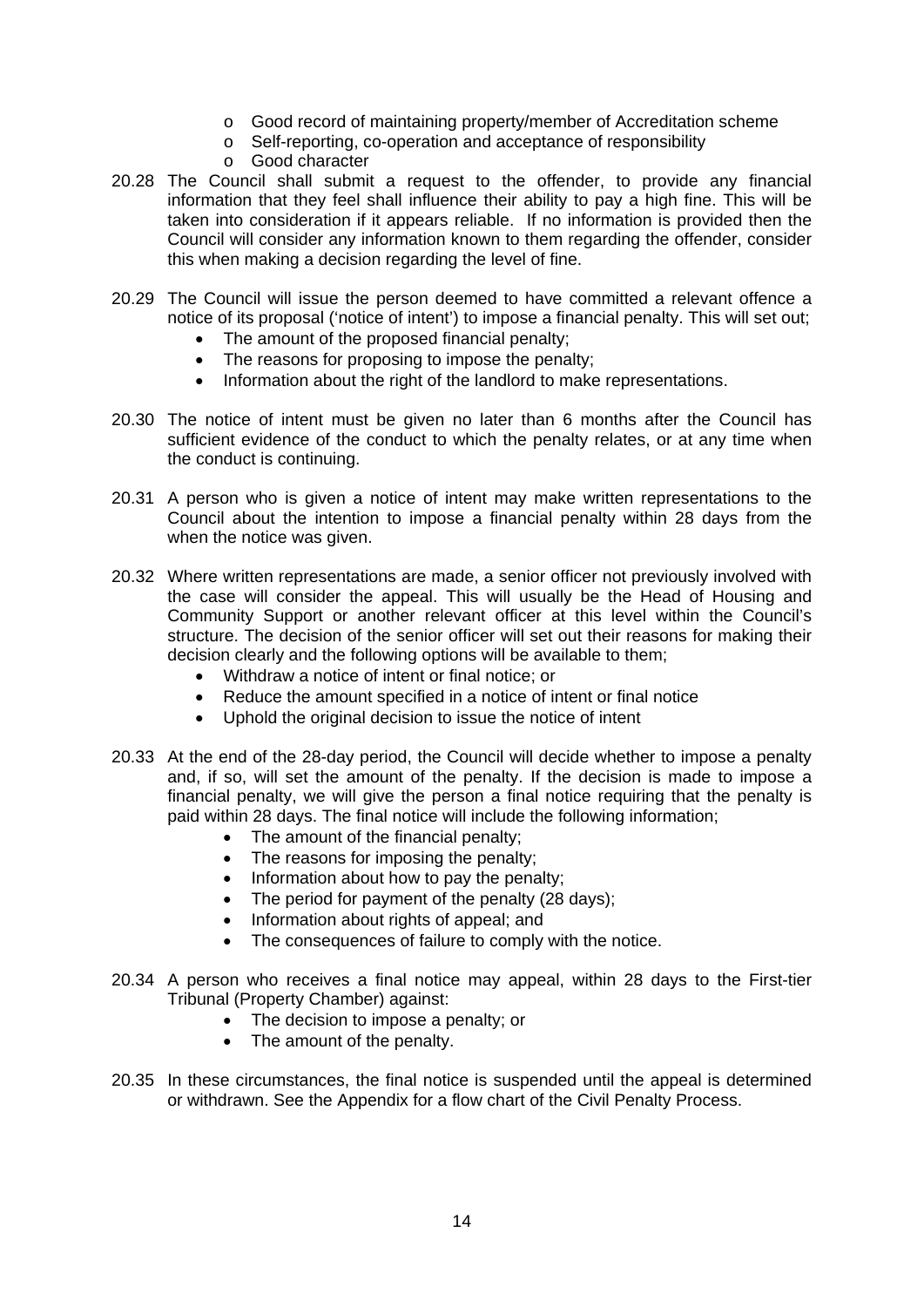# **21. Rent Repayment Orders**

- 21.1 A Rent Repayment Order is defined in section 40(2) of the Housing and Planning Act 2016 as an order requiring the landlord under a tenancy of housing to:
	- repay an amount of rent paid by a tenant, or
	- pay a local housing authority an amount in respect of a relevant award of universal credit paid (to any person) in respect of rent under the tenancy.
- 21.2 The reference to universal credit or a relevant award of universal credit includes housing benefit under Part 7 of the Social Security Contributions and Benefits Act 1992 pending its abolition. The Council as the local housing authority has a duty under section 48 of the Housing and Planning Act 2016 to consider applying to the First-tier Tribunal ('the Tribunal') for a Rent Repayment Order in cases where an offence from the list below has been committed.
- 21.3 Offences for which a Rent Repayment Order can be obtained:-
	- Failure to comply with an Improvement Notice, contrary to section 30(1) of the Housing Act 2004 (served under the Housing Act 2004)
	- Failure to comply with a Prohibition Order etc., contrary to section 32(1) of the Housing Act 2004 (served under the Housing Act 2004)
	- Being a person having control of or managing a house in multiple occupation (HMO) which is required to be licensed under Part 2 of the Housing Act 2004 but which is not so licensed, contrary to section 72(1) of the Housing Act 2004
	- Being a person having control of or managing a house which is required to be licensed under Part 3 of the Housing Act 2004 but is no so licensed, contrary to section 95(1) of the Housing Act 2004 Using violence to secure entry to a property, contrary to Section 6(1) of the Criminal Law Act 1977
	- Illegal eviction or harassment of the occupiers of a property, contrary to section 1(2), (3) or (3A) of the Protection from Eviction Act 1977
	- Breach of a banning order made under section 21 of the Housing and Planning Act 2016 (not yet in force but scheduled to be 1 October 2017)
- 21.4 The offences under the Housing Act 2004 must relate to hazards within occupied premises and not common parts only. The offence must have been committed on or after 6th April 2017. A RRO can be applied for whether or not the landlord has been convicted.
- 21.5 Where there has been a conviction, a certificate of conviction will suffice to establish commission of the specified offence. In the absence of a conviction, the Tribunal will need to be satisfied beyond reasonable doubt that the landlord committed the specified offence. Officers shall have regard to the Crown Prosecution Service Code for Crown Prosecutors (see [Code for Crown Prosecutors\)](https://www.cps.gov.uk/publications/code_for_crown_prosecutors/) in order to establish whether there is likely to be sufficient evidence to secure a conviction and therefore to establish the necessary burden of proof to the Tribunal.
- 21.6 In deciding whether to apply for a RRO, the Council must under section 41(4) of that Act have regard to any guidance issued by the Secretary of State (see the DCLG document 'Rent Repayment orders under the Housing and Planning Act 2016 – Guidance for Local Housing Authorities' - [Rent Repayment Orders](https://www.gov.uk/government/uploads/system/uploads/attachment_data/file/606654/Rent_Repayment_Orders_guidance.pdf) [Guidance\)](https://www.gov.uk/government/uploads/system/uploads/attachment_data/file/606654/Rent_Repayment_Orders_guidance.pdf).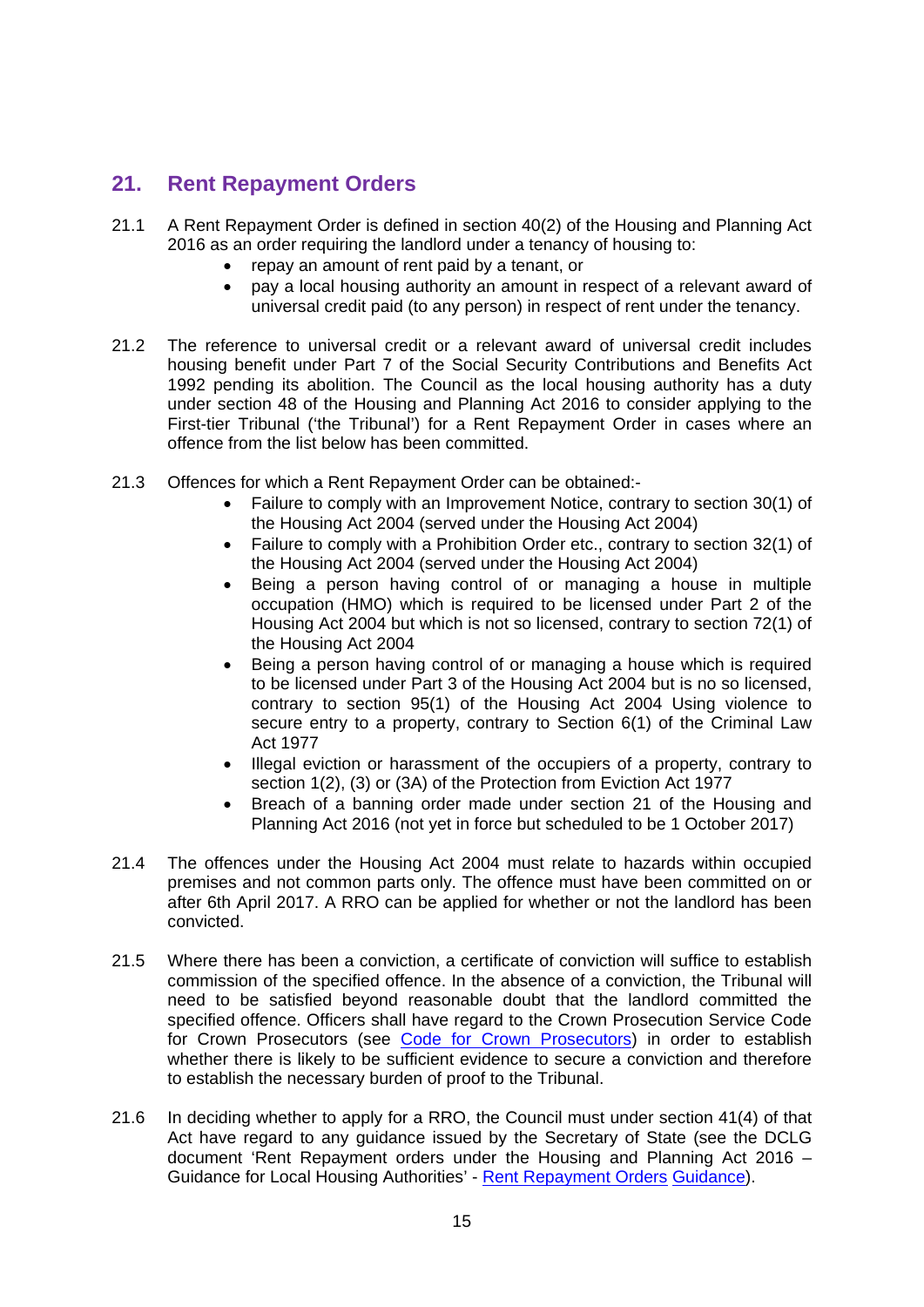- 21.7 Council officers may offer advice to tenants who are eligible to claim a RRO in respect of rent paid themselves but in such cases, the tenant will usually be referred direct to the Citizen's Advice Bureau or other appropriate bodies for further support.
- 21.8 Council officers are granted powers and duties to deliver proportionate and targeted enforcement. It is vital that regulatory resource is used consistently and to best effect by ensuring that resources are targeted on addressing the highest risks. The use of RRO's is only to be used where considered appropriate.
- 21.9 The objective of an application for a Rent Repayment Order is not only to issue a punishment as a consequence of non-compliance with the law, but also to deter the offender and others in a similar position from repeat offences.
- 21.10 If a conviction for the offence has been obtained then it is normally expected that a Rent Repayment Order will be pursued where the Council have paid housing benefit, or the housing element of Universal Credit. The Tribunal must, in these cases, order that the maximum amount (12 months) of rent be repaid in these circumstances.
- 21.11 The matrix below should be followed to help determine whether to pursue a RRO and the amount of rent to reclaim:

| 1. | Has the offender been prosecuted and convicted of a<br>relevant offence in Court?                                                                                                    | If yes, make an RRO<br>application. If no go to step 2.                                             |
|----|--------------------------------------------------------------------------------------------------------------------------------------------------------------------------------------|-----------------------------------------------------------------------------------------------------|
| 2. | Has evidence been obtained from Academy / Benefits to<br>confirm that Housing Benefit has been paid by AVBC<br>over the 12 months?                                                   | If no - no case for RRO. If<br>yes, proceed to step 3.                                              |
| 3. | Does the LA have sufficient evidence to prove 'beyond<br>reasonable doubt' that a relevant offence has been<br>committed? Is the evidence reliable? Is there no credible<br>defence? | If no - case closed, do not<br>pursue. If yes, proceed to<br>step 4.                                |
| 4. | Is it in the public interest to proceed to apply for an<br>RRO? (consider the level of harm that has been caused)                                                                    | If no - case closed, do not<br>pursue. If yes, proceed to<br>step 5.                                |
| 5. | Is pursuing an RRO proportionate to the offence?                                                                                                                                     | If no - case closed, do not<br>pursue. If yes, proceed to<br>step 6.                                |
| 6. | Does the offender have any previous convictions?                                                                                                                                     | If yes – proceed to RRO. If<br>no, proceed to step 7.                                               |
| 7. | Where no previous offence $-$ is the issuing of a RRO<br>likely to deter from future offences?                                                                                       | If yes – proceed to RRO. If<br>no, consider closing and not<br>pursuing.                            |
| 8. | <b>RRO</b><br>Would the issuing of a RRO cause substantial hardship<br>to the offender, and are there mitigating circumstances<br>to suggest the LA should not proceed?              | If yes, complete notes to<br>justify reason not to pursue. If<br>no, proceed to RRO<br>application  |
| 9. | Are there any other factors that would indicate the<br>Council should not proceed with the issuing of the RRO                                                                        | If yes, complete notes to<br>justify reason not to pursue. If<br>no, proceed to RRO<br>application. |

21.12 If the conclusion is yes to pursue RRO, then the amount to be reclaimed should be determined by considering the factors in the table below.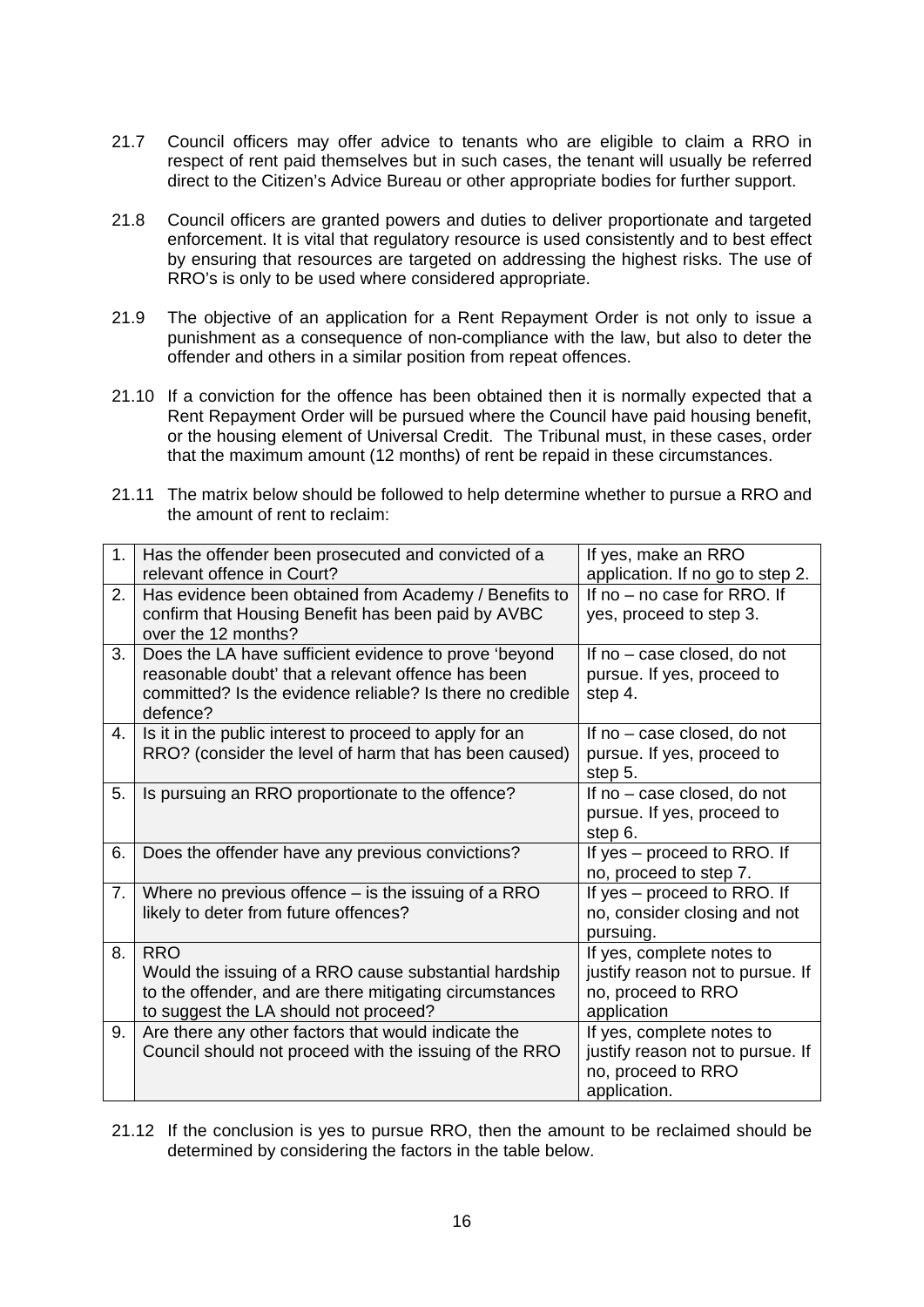- 21.13 If the offender has already been convicted of the offence, then the amount shall automatically be determined as 12 months rental income.
- 21.14 If no conviction has been obtained, but the decision has been made to pursue RRO, the factors in the table below should be considered to determine a sum.
- 21.15 The amount of rent to be repaid cannot exceed the amount actually collected. Where the tenant is in receipt of Universal Credit, the formula provided in the DCLG guidance in relation to RRO's shall be followed.
- 21.16 Factors to influence amount of RRO:

| $1_{-}$ | Punishment of the offender – the RRO should have a real economic impact on the<br>offender and demonstrate consequences of non-compliance with their responsibilities.<br>Consider the conduct of landlord and tenant, financial circumstances of landlord and<br>whether landlord has previous convictions |
|---------|-------------------------------------------------------------------------------------------------------------------------------------------------------------------------------------------------------------------------------------------------------------------------------------------------------------|
| 2.      | Deter the offender from repeating the offence – level of RRO must be high enough to<br>deter offender from repeating                                                                                                                                                                                        |
| 3.      | Dissuade others from committing similar offences – RRO will be in the public domain.<br>Robust and proportionate use is likely to help others comply with their responsibilities.                                                                                                                           |
| 4.      | Remove any financial benefits that the offender may have obtained as a result of the<br>offence – landlord should be losing the benefits that he has accrued whilst not complying<br>with their responsibilities                                                                                            |
| 5.      | Is there any other factors the Council considers should be taken into account.                                                                                                                                                                                                                              |

- 21.17 Consideration of the above points will determine whether the full amount of rent should be reclaimed or if there are mitigating circumstances, this will depend on the severity of the offence and whether this justifies12 months of non-payment of rent.
- 21.18 If there are mitigating circumstances, then a deduction should be applied from the full 12 months. The amount payable under a RRO is recoverable as a debt.

# **22. Banning Order Offences**

- 22.1 The local Authority may apply to the First Tier Tribunal for a Banning Order against a landlord who it has prosecuted for a banning order offence as described in The Housing and Planning Act 2016 (Banning Order Offences) Regulations 2017.
- 22.2 A banning order is an order issued by the First-tier Property Tribunal that bans a landlord from:
	- Letting housing in England;
	- Engaging in English letting agency work;
	- Engaging in English property management work; or
	- Doing two or more of those things.
- 22.3 Breach of a banning order is a criminal offence.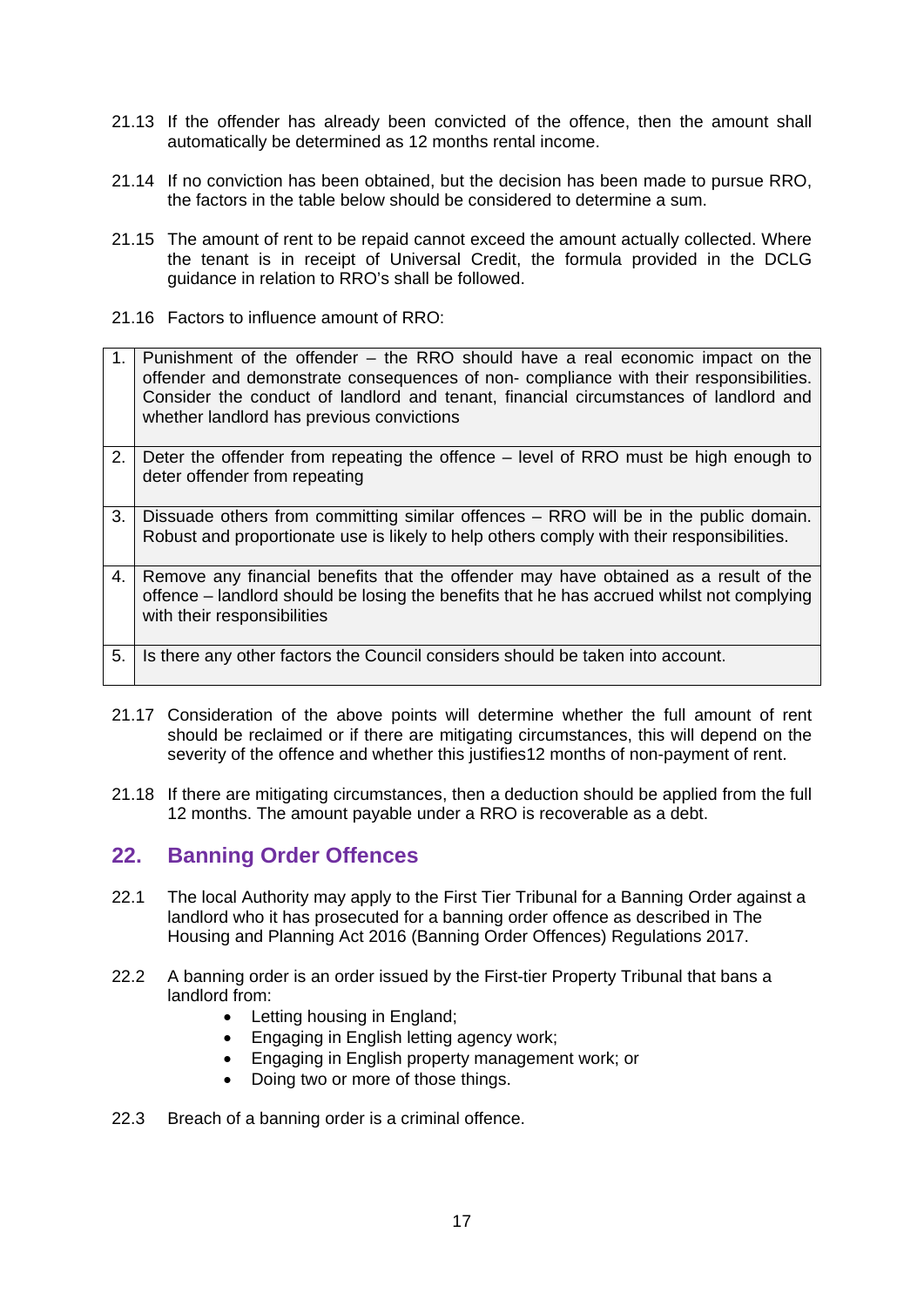#### **Determining the sanction**

- 22.4 Local housing authorities are expected to develop and document their own policy on when to pursue a banning order and should decide which option it wishes to pursue on a case-by-case basis in line with that policy. Our expectation is that a local housing authority will pursue a banning order for the most serious offenders.
- 22.5 Fenland District Council will consider applying for a Banning Order where the landlord has received a Civil Penalty where the severity of harm is assessed as Category 2 and the culpability is above High (see table Civil penalties section).
- 22.6 The government has issued guidance which details the specific process for making a Banning Order. Fenland District Council will adopt this guidance: [https://assets.publishing.service.gov.uk/government/uploads/system/uploa](https://assets.publishing.service.gov.uk/government/uploads/system/uploads/attachment_data/file/697643/Banning_order_guidance.pdf) [ds/attachment\\_data/file/697643/Banning\\_order\\_guidance.pdf](https://assets.publishing.service.gov.uk/government/uploads/system/uploads/attachment_data/file/697643/Banning_order_guidance.pdf)

### **23. Owner Occupiers**

- 23.1 Other than in exceptional circumstances, the council expects owner-occupiers, including long leaseholders, to take their own action to remedy hazards at their own properties the Council will decide whether there are exceptional circumstances in a particular case to justify intervention.
- 23.2 Occasions will arise whereby Category 1 hazards are identified in owner occupied properties where the owner is not eligible for financial assistance, is unwilling to use financial assistance, or where no financial assistance is available from the council. The duty to take action as required under Section 5 of the Housing Act 2004 still applies.
- 23.3 However, it would not generally be in the public interest to enforce compliance unless the hazard in question was adversely affecting an adjoining property or was endangering the health and safety of the public or visitors to the property (such as Postal Service workers).
- 23.4 Where it appears that there would otherwise be little prospect of such a hazard being remedied within the forthcoming 12 months (for example through a grant to install central heating / insulation to remedy the hazard of excess cold) then the hazard will be brought to the attention of the owner by the service of a Hazard Awareness Notice. No charge would generally be made for the service of such a notice. This fulfils the council's duty under section 5 of the Housing Act 2004 but has no subsequent enforcement consequences.
- 23.5 In some exceptional cases, in line with the guidance given by the HHSRS Enforcement Guidance, it will be necessary to serve an Improvement Notice or Suspended Improvement Notice in respect of hazards in owner occupied properties. No charge would generally be made for the service of such a notice and the Service will work with the owner to offer advice and assistance in complying with the requirements of the notice. Other examples of exceptional cases where the council may take enforcement action include:
	- Vulnerable elderly people who are judged not-capable of making informed decisions about their own welfare.
	- Vulnerable individuals who require the intervention of the council to ensure their welfare is best protected.
	- Hazards that might cause harm to persons other than the occupants.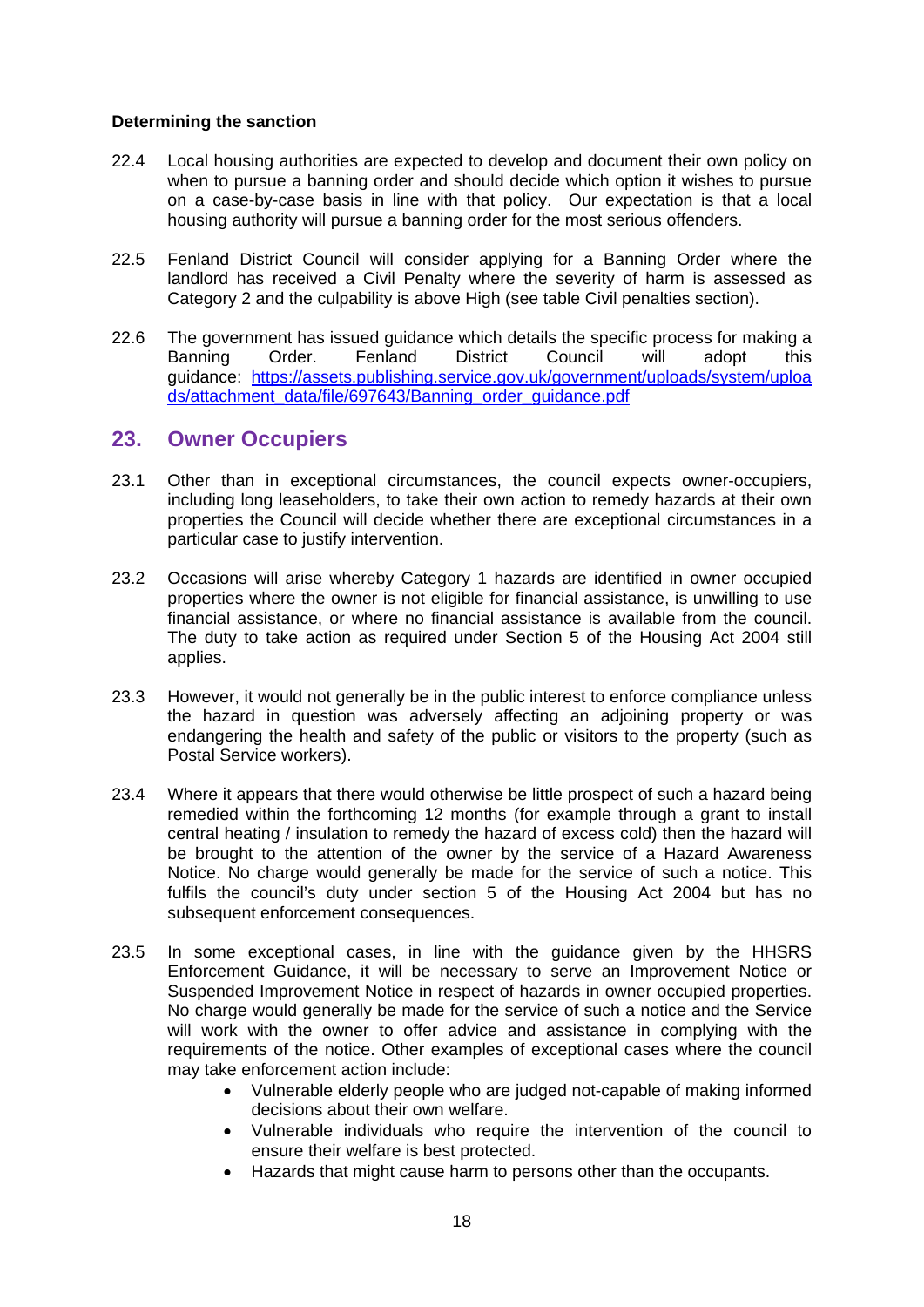- Serious risk of life-threatening harm such as electrocution or fire.
- Any other exceptional case determined by the Housing & Communities Manager or equivalent officer

### **24 Housing Associations/Registered Providers (RP)**

- 24.1 If the council determines that it is appropriate to take action it will then normally notify the RP that a complaint has been received and/or a hazard identified and seek the RPs comments and proposals. However the Council will if deemed necessary utilise all powers available under this policy if it is felt needed to get resolution to an issue within an RP property.
- 24.2 Where we have identified hazards and the Registered Provider has a programme of works to improve or make their stock decent, the officer will take into account the programme when determining the most appropriate course of action. They will liaise with the RP over any works necessary to deal with category 1 and 2 hazards in advance of the planned improvements. In particular, with the Space and Crowding hazard, account will be taken of the availability of suitable alternative accommodation and the priority given to the allocation of alternative accommodation for tenants living in overcrowded conditions subject of a Category 1 or high Category 2 hazard.

### **25. Management Orders**

- 25.1 If a property should be licensed, but for whatever reason(s) there is no reasonable prospect of granting a licence, the council must introduce a Management Order. The council also has a duty to make an Order where the health and safety condition as described in the Section 104 of the Act is met. Similarly, the council can also decide to take over the management of some empty properties in order to bring them back into use and those properties where it is decided the council should intervene for anti-social behaviour reasons.
- 25.2 Management Orders effectively mean that the council (or its Agent) takes over the running of the property as if it were the landlord, including collecting rents, forming tenancies, carrying out repairs and other management matters; the duties vary between the different orders that can be made. This does not affect the ownership of the property; the owner retains certain rights depending on the type of order including receipt of surplus rental income. Relevant costs are recoverable.
- 25.3 Schedule 3 of the Housing and Planning Act 2016 amends the Housing Act 2004 to allow interim and final management orders to be made in cases where a banning order has been made.
- 25.4 An Interim Management Order (IMO) lasts for no longer than 12 months and will be made on a property if it is a licensable HMO but does not have a licence. The council must make an IMO if they do not anticipate that the HMO will be licensed in the near future or because the council has revoked the license. The expiry date of the IMO will be determined when it is made.
- 25.5 Final Management Order (FMO) lasts for no longer than 5 years and must be made on expiry of the IMO where a licence cannot be granted. When a FMO expires a new one may be made if necessary.
- 25.6 A Special Interim Management Order (SIMO) is an Order authorised after a successful application to a Residential Property Tribunal (RPT) where circumstances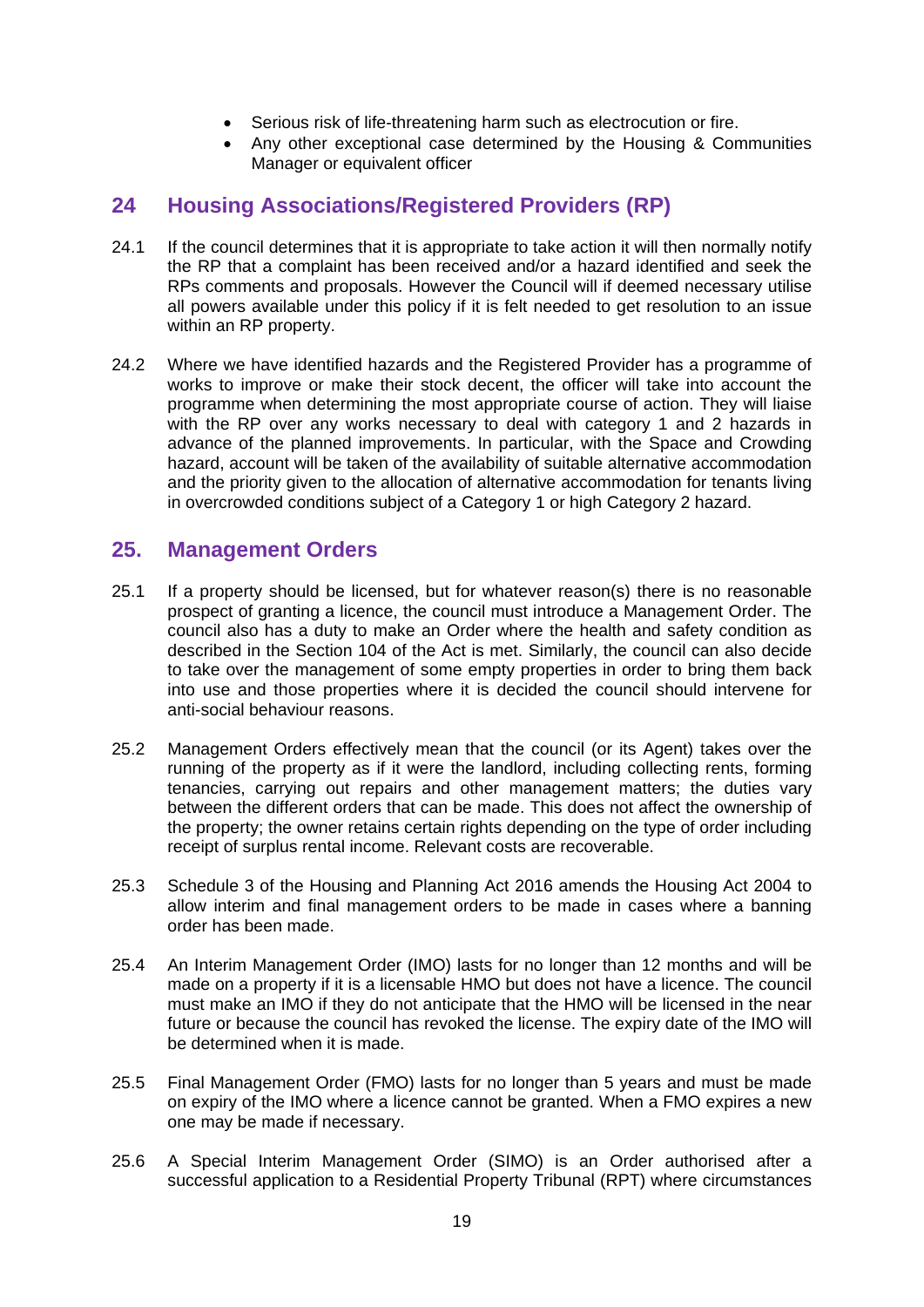fall within a category of circumstances prescribed by the national authority and it is necessary to protect the health, safety and welfare of occupants, visitors or neighbours. A FMO can follow a SIMO to protect persons on a long term basis as described in the Order.

- 25.7 An Interim Empty Dwelling Management Order (interim EDMO) is an Order authorised after a successful application to a RPT. The dwelling must have been wholly unoccupied for at least two years and there is no reasonable prospect that the dwelling will become occupied in the near future. An interim EDMO enables the council to take steps to ensure, with the consent of the proprietor, an empty dwelling becomes occupied. An interim EDMO lasts no longer than 12 months.
- 25.8 A Final Empty Dwelling Management Order (Final EDMO) may replace an Interim EDMO if the council feels that unless a Final EDMO is in place the dwelling will become or remain empty. Where the dwelling is already unoccupied the council must have taken all appropriate steps under the interim EDMO with a view to ensuring the dwelling becomes occupied. A final EDMO lasts for 7 years; once a Final EDMO expires a new one may be made if necessary. Orders can be varied or revoked in accordance with the provisions of Part 4 of the Act.
- 25.9 The council is under a duty to issue Interim and Final Management Orders where necessary. Officers will instigate this action where necessary but as a last resort.

### **26. Additional Enforcement Powers**

- 26.1 The following tools are also available where the Housing Act 2004 measures are not appropriate, or do not sufficiently deal with the problem.
- 26.2 Environmental Protection Act 1990 Section 80 Notices can be served if the officer is of the opinion that there is a statutory nuisance at the premises. The premises must be deemed prejudicial to health or a nuisance.
- 26.3 Building Act 1984 Section 59/60- Used to deal with defective drainage issues in existing buildings.
- 26.4 Building Act 1984 Section 64/65- Used where sanitary conveniences are insufficient or in need of replacement and are considered prejudicial to health or a nuisance.
- 26.5 Building Act 1984 Section 76- Used where the property is so defective so as to be prejudicial to health. This notice notifies the person responsible of the local authority's intention to remedy the problem (similar to work in default)
- 26.6 Public Health Act 1936 Section 45- Used where there are defective sanitary conveniences due to their repair and/or cleansing ability. They must be in such a state as to be prejudicial to health or a nuisance
- 26.7 Public Health Act 1936 Section 83- Used where a property is in such a state as to be in a filthy or unwholesome condition or verminous.
- 26.8 Public Health Act 1961 Section 17- Where any drain, private sewer, water closet, waste pipe or soil pipe has not been maintained and can be repaired for less than £250.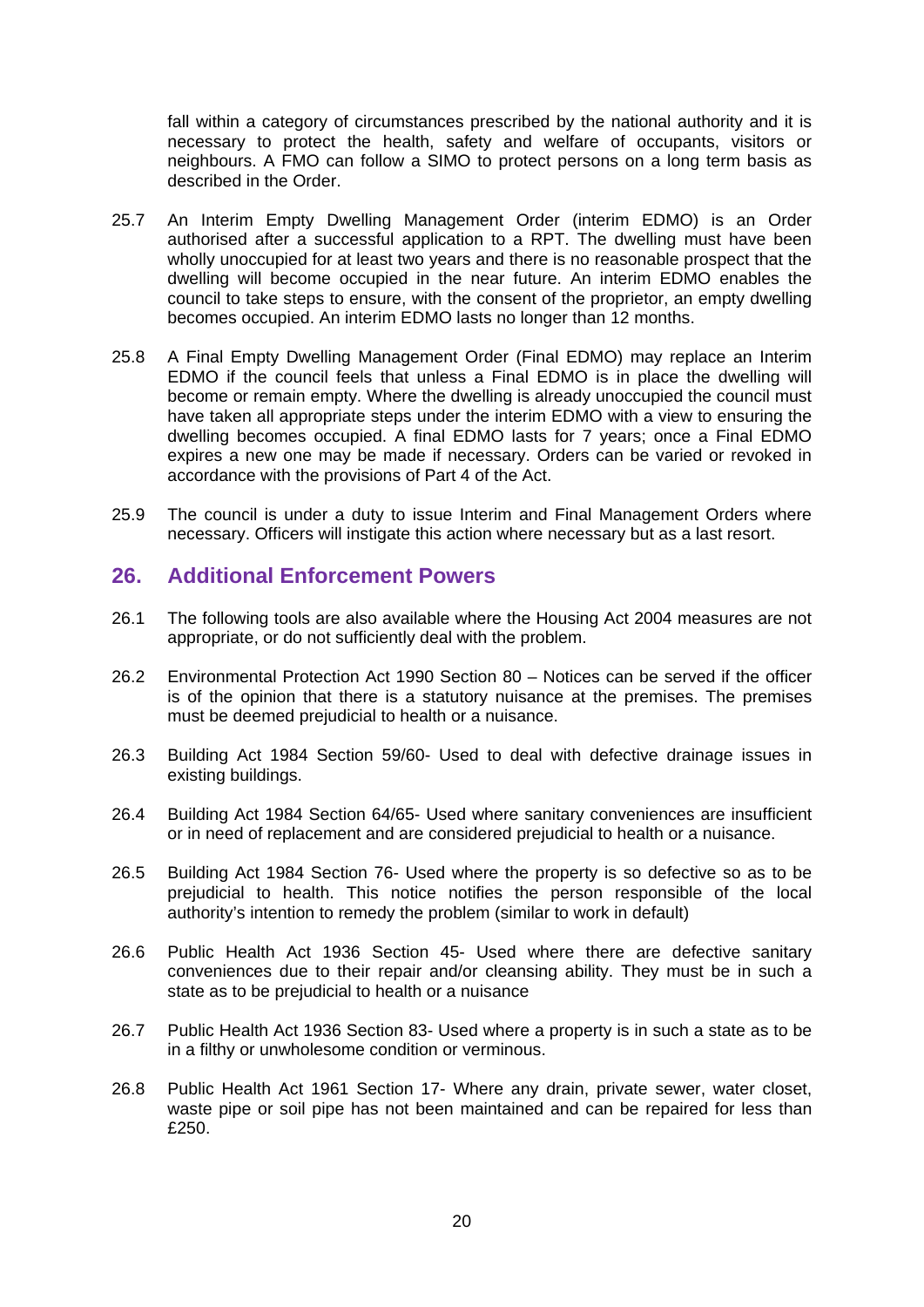- 26.9 Local Government (Miscellaneous Provisions) Act 1976 Section 33 Used where services such as the water supply are due to be, or have been, cut off to a domestic property.
- 26.10 Local Government (Miscellaneous Provisions) Act 1982 Section 29 (Notice of Intended Entry) - Used to prevent unauthorised access (for example broken windows, doors etc.) to get the owner to secure the premises.
- 26.11 Prevention of Damage by Pests Act 1949 Section 4- Used where there is evidence of or harbourage of rats or mice at a property.
- 26.12 Housing Act 1985 (As Amended)- Some provisions within the 1985 Act have not been revoked and may be appropriate to use in some circumstances. In particular the overcrowding provisions are still available and can be used where the 2004 Act is not sufficient. The other provisions relate to houses in multiple occupation (HMO) and the Housing (Management of Houses in Multiple Occupation) Regulations 1990. These have been revoked with regards to all types of HMO, except certain converted blocks of flats. These regulations can be used to deal with disrepair and management issues of this type of HMO only.
- 26.13 The Management of Houses In Multiple Occupation (England) Regulations 2006. These regulations have been introduced to deal with all other types of HMO other than those mentioned in above. Therefore, all licensable HMOs, smaller HMOs and flats in multiple occupation are covered by these regulations. Only self-contained flats are exempt as they fall under the regulations mentioned above. The regulations cover the management and repair of the HMO. There are no notice provisions with these regulations therefore if a decision is made to take action under these regulations; the Officer must go straight to prosecution.
- 26.14 The following legislation is also used as part of the day-to-day collection of information, preparing cases for prosecution and gathering evidence:
	- Local Government (Miscellaneous Provisions) Act 1976 Section 16- Used to formally request information about a premises or a person.
	- Police and Criminal Evidence Act 1984, Criminal Procedures and Investigation Act 1996, Regulation Of Investigatory Powers Act 2000, Investigatory Powers Act 2016 – used in relation to interviews under caution, prosecution and gathering evidence.
- 26.15 Where housing or other related legislation is introduced which is enforced by the Council and permits the imposition of any monetary penalty or penalty charge the Council will seek to fully implement any duty or power conferred upon it.

# **27. Powers of entry and power to require information**

- 27.1 Councils have the power of entry to properties at any reasonable time to carry out its duties under Section 239 of the Housing Act 2004 provided that the officer has:
	- Written authority from an appropriate officer stating the particular purpose for which entry is authorised.
	- Given 24 hours' notice to the owner (if known) and the occupier (if any) of the premises they intend to enter.
- 27.2 No notice is required where entry is to ascertain whether an offence has been committed under:
	- sections 72 (offences in relation to licensing of HMOs),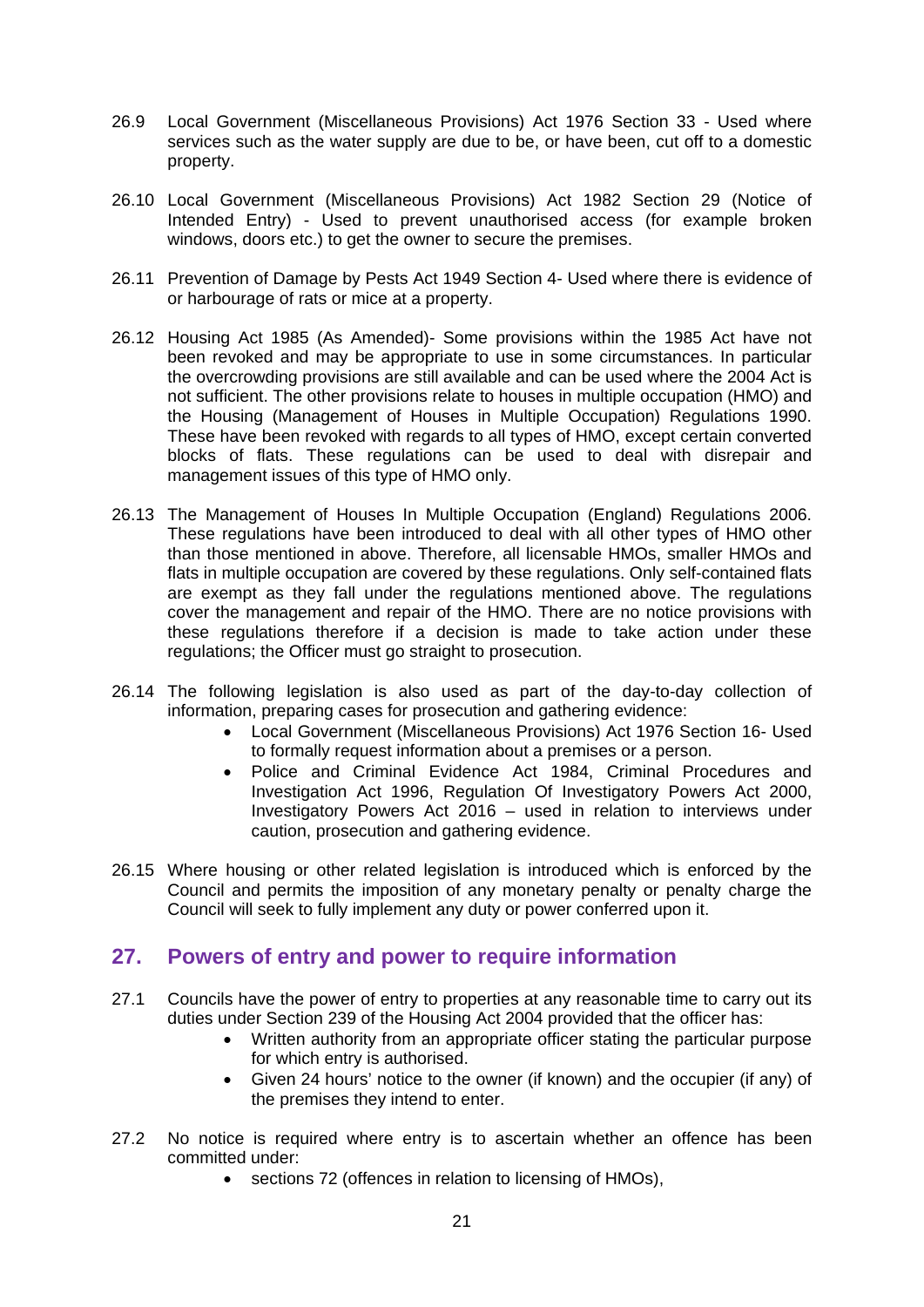- 95 (offences in relation to licensing of houses) or
- 234(3) (offences in relation to HMO management regulations).
- If admission is refused, premises are unoccupied or prior warning of entry is likely to defeat the purpose of the entry then a warrant may be granted by a Justice of the Peace on written application. A warrant under this section includes power to enter by force, if necessary.
- 27.3 Councils also have powers under Section 235 of the Housing Act 2004 to require documentation to be produced in connection with:
	- Any purpose connected with the exercise of its functions under Parts 1-4 of the Housing Act 2004.
	- Investigating whether any offence has been committed under Parts 1-4 of the Housing Act 2004.
- 27.4 Councils also have powers under Section 237 of the Housing Act 2004 to use the information obtained above and Housing Benefit and Council Tax information obtained by the council to carry out its functions in relation to these parts of the Act.

# **28. What is expected of tenants**

- 28.1 Before considering taking any action in respect of a tenanted property the tenant(s) will normally be required to contact their landlord about the problems first. This applies to all tenants. Legislation covering landlord and tenant issues require that tenants notify their landlords of any problems with the property. This is because landlords can only carry out their obligations under the legislation once they have been made aware of the problem. Wherever possible this communication should be done in writing as the documentary evidence will be required by the housing enforcement officers at a later date.
- 28.2 In certain situations tenants will not be required to write to their landlord first, e.g.:
	- where the matter appears to present an imminent risk to the health and safety of the occupants;
	- where there is a history of harassment/threatened illegal eviction/poor management practice;
	- where the tenant could not for some other reason be expected to contact their landlord/managing agent; e.g hospital leaver whose property is in poor condition and cannot be discharged
- 28.3 Tenants are responsible for keeping Officers informed of any contact they have had with their landlord (or the landlord's agent or builder, etc.) which may affect the action the council is taking or considering taking.

# **29. Licensing of Houses in Multiple Occupation**

- 29.1 Under the Housing Act 2004 certain types of House in Multiple Occupation (HMO) will require a license to operate. An HMO is a building occupied by more than two households as defined in Part 2 of the Housing Act 2004.
- 29.2 Certain HMO's, as determined by legislation, must be licensed. Regulations and guidance published by the Department of Communities and Local Government will be followed in the administration of the council's HMO Licensing duties and enforcement of satisfactory conditions and standards.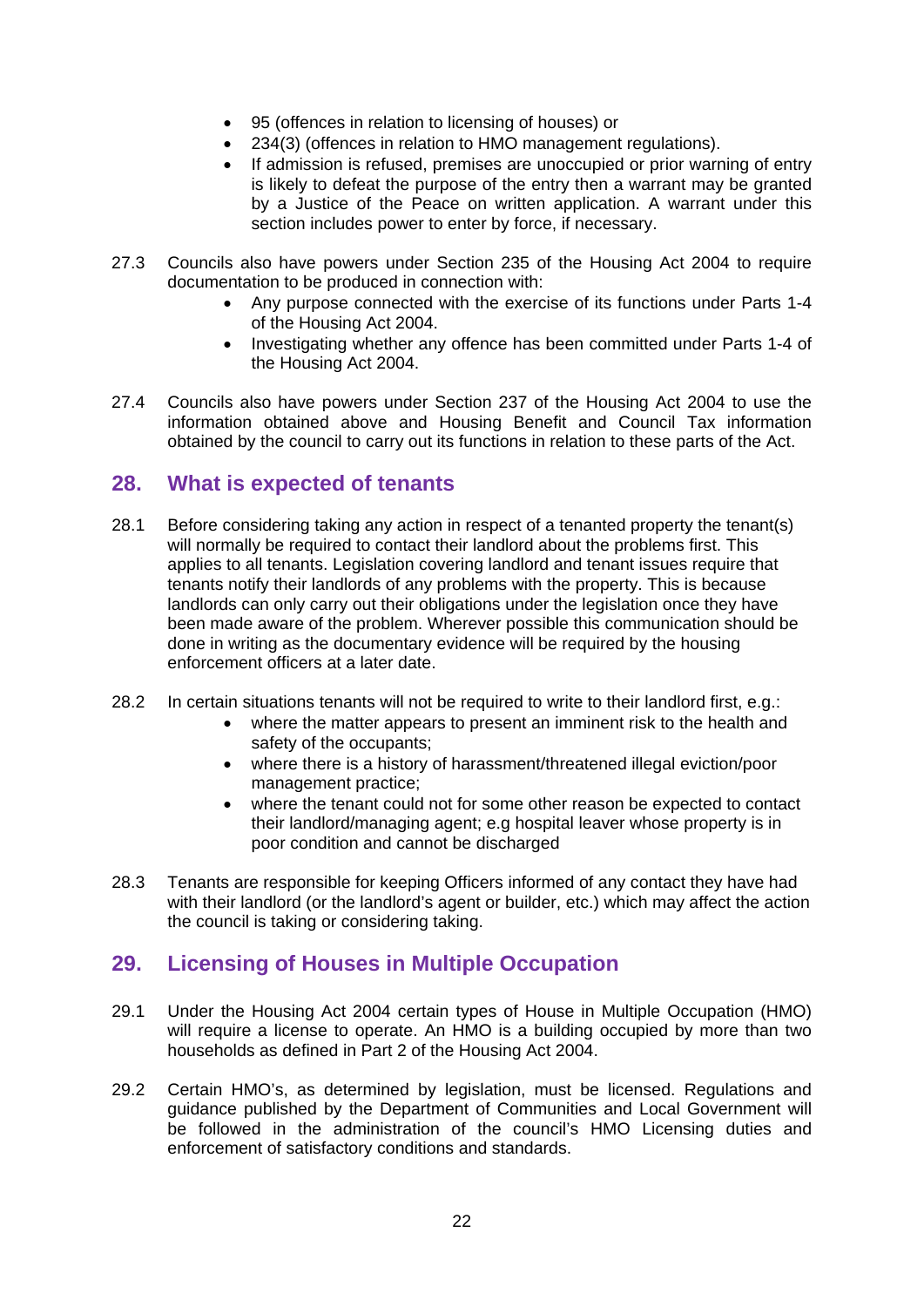- 29.3 Local Authorities have discretionary powers to licence other HMO's which fall outside the mandatory requirement and other types of residential properties in certain circumstances.
- 29.4 However Fenland District Council has not adopted any licensing scheme.
- 29.5 The Council currently charges £300 for a Mandatory HMO Licence, with a renewal cost of £100.
- 29.6 There are only 13 currently in the district and the fee charge is based on historical advice that is now outdated and not based on full cost recovery.
- 29.7 The government has introduced new legislation to remove the '3 storey' element of the current Mandatory Licensing Scheme. Therefore any HMO housing 5 persons, forming 2 households or more, irrespective of how many storeys there is, will require to be licenced from 1st October 2018. The Council will be setting a new license fee to coincide with this legislative change based on full cost recovery and guidance
- 29.8 All HMO's which fall under the definition of s.254 of the Housing Act 2004, irrespective as to whether they require a licence, must comply with the national HMO regulations (Statutory Instruments 2006 372/3).
- 29.9 Following licensing, HMOs will be prioritised for assessment under the HHSRS. The owner must deal with all Category 1 hazards within a suitable timescale. If they do not, then the council is expected to use their enforcement powers to improve the property. Applicants will be informed of this requirement when the licence is issued and information made available to help them identify and deal with Category One Hazards.
- 29.10 The council will consider service of a Temporary Exemption Notice (TEN) where a landlord is, or shortly will be, taking steps to make an HMO non- licensable. A TEN can only be granted for a maximum period of three months. A second three-month TEN can be served in exceptional circumstances. Where a licensable HMO is not licensed, the landlord cannot serve notice to quit until the HMO is licensed.
- 29.11 Where a landlord fails to licence an HMO, the council can consider taking a prosecution case to the Residential Property Tribunal (RPT). The RPT will replace the courts in judging cases relating to some offences and appeals under the Act.
- 29.12 On conviction for failure to licence, the RPT has the power to make a Rent Repayment Order requiring that up to 12 months' rent is repaid to the tenant or to the council where a tenant is on housing benefits.
- 29.13 The licensee has a right of appeal to the RPT against refusal to licence, licensing conditions and the maximum number of occupiers or households specified on the licence.
- 29.14 Where there is no prospect of an HMO being licensed, the act requires that the council use its interim management powers. This enables the council to take over the management of an HMO and become responsible for running the property and collecting rent for up to a year. In extreme cases this can be extended to five years, with the council also having the power to grant tenancies.
- 29.15 If the council finds that there has been a change of circumstances in an HMO since it was licensed, it has the power to vary the licence. If there is a serious breach or there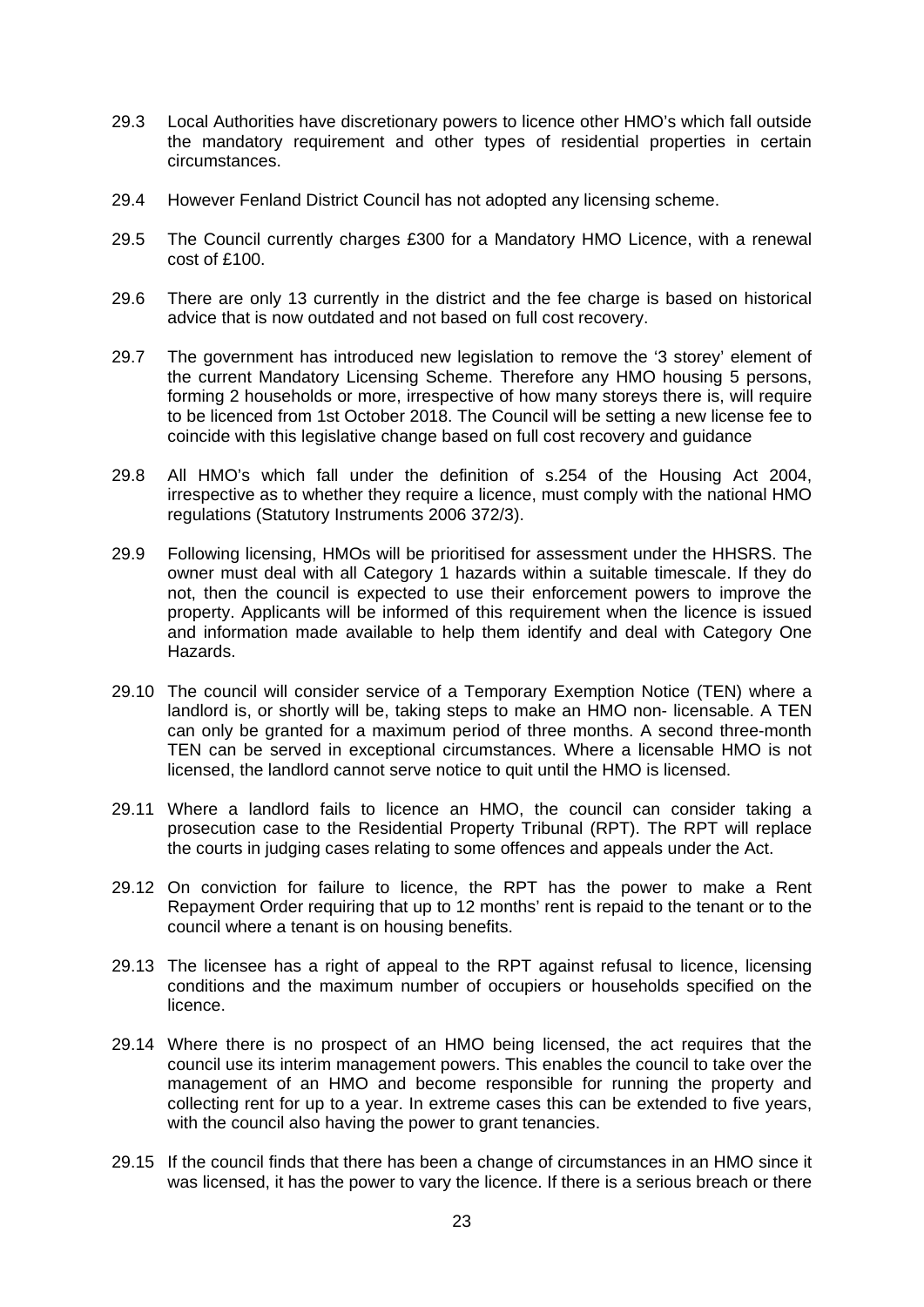are repeated breaches of the license conditions or the licensee or manager are no longer fit and proper persons, the licence can be revoked.

29.16 The licence can also be revoked if the property is no longer a licensable HMO or if the condition of the property means it would not be licensable were an application to be made at the later time.

## **30. Monitoring and review**

30.1 In accordance with the Regulators' Compliance Code, the council will keep its regulatory activities and interventions under review, with a view to considering the extent to which it would be appropriate to remove or reduce the regulatory burdens they impose.

### **31. Contacts**

- 31.1 If you have any comments or queries in relation to this policy, please contact the Housing and Communities Manager.
	- Email: [privatesectorhousing@fenland.gov.uk](mailto:privatesectorhousing@fenland.gov.uk)
	- Telephone: 01354 654321
	- Address: Fenland Hall, County Road, March, Cambs, PE15 8NQ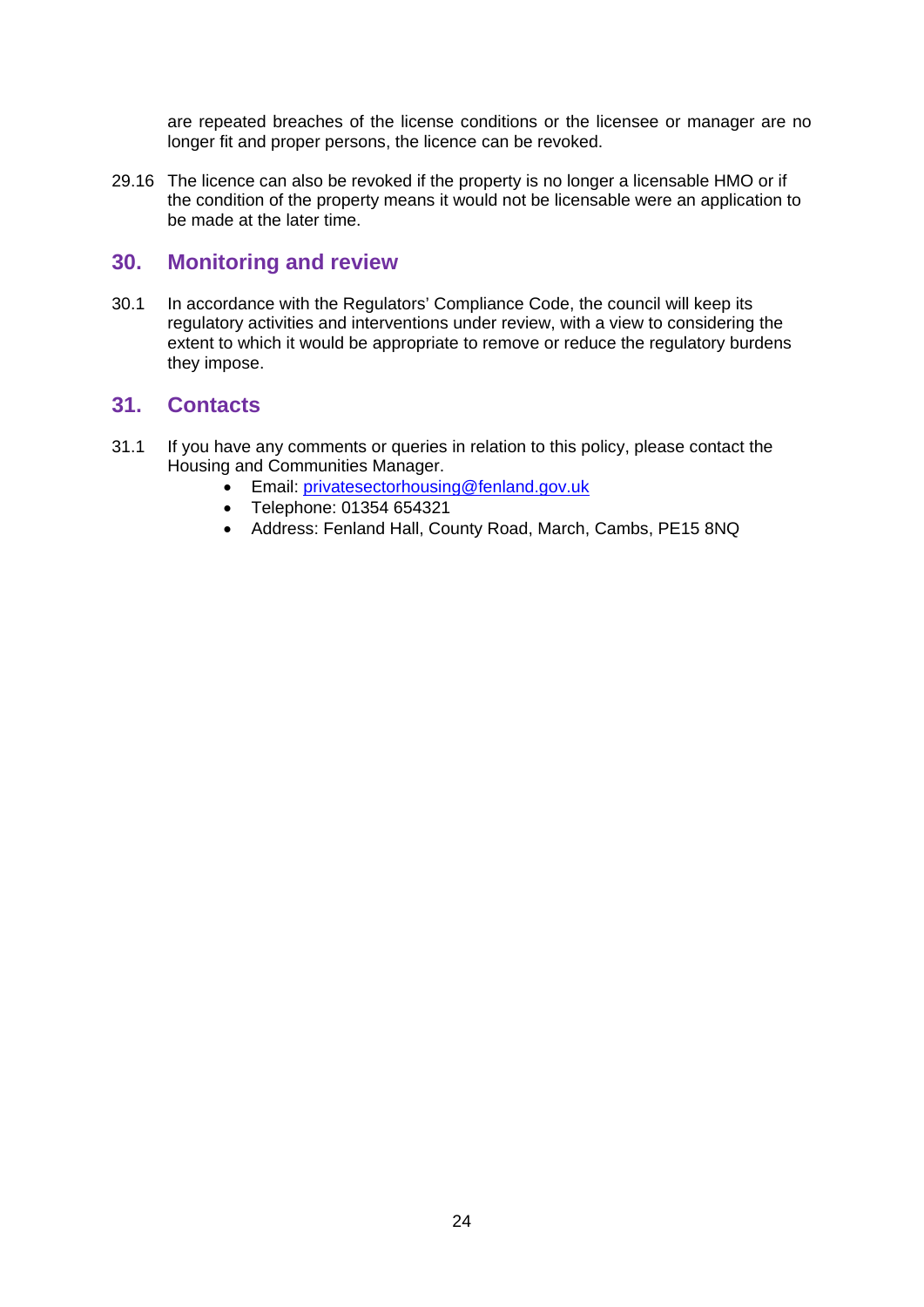# **Appendix 1 – The Energy Performance of Buildings (Certificates and Inspections) (England and Wales) Regulations 2007**

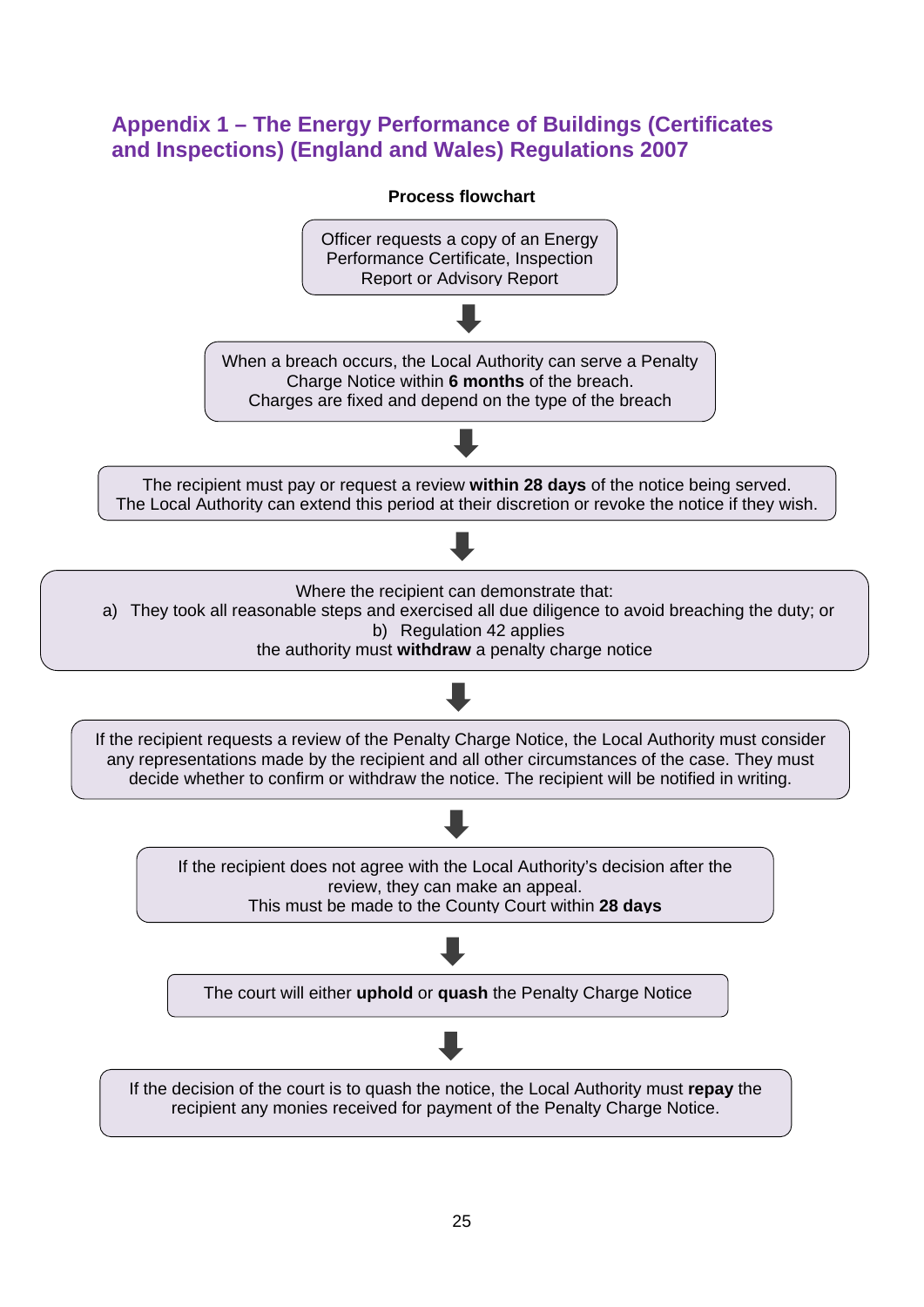# **Appendix 2 – Smoke & Carbon Monoxide Regulations Enforcement Process**